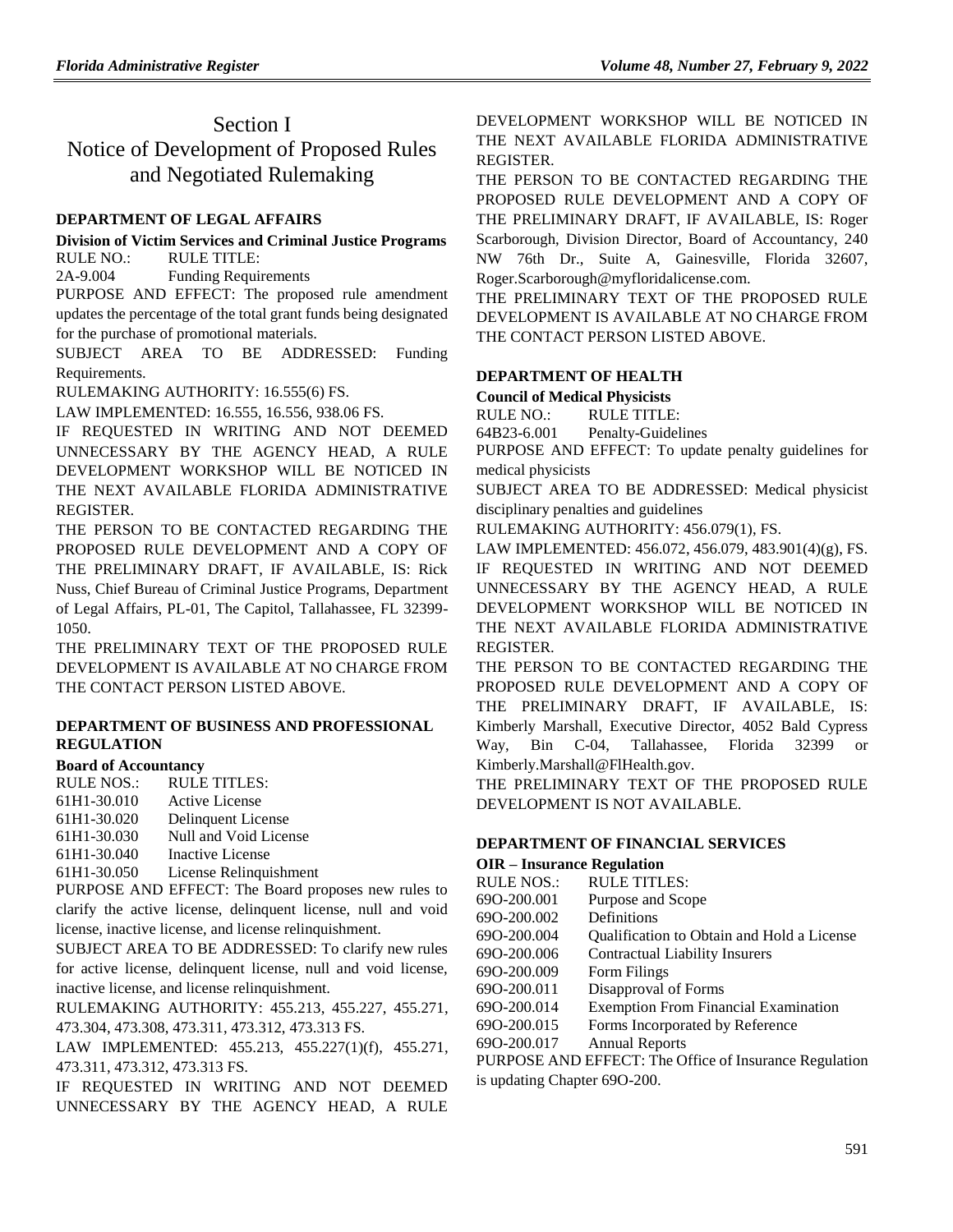SUBJECT AREA TO BE ADDRESSED: Motor Vehicle Service Agreement Companies

RULEMAKING AUTHORITY: [634.021, 634.061\(1\),](https://www.flrules.org/gateway/cfr.asp?id=634.021,%20634.061(1),%20634.061(2)(c),%20634.137(1),%20634.137(5)%20FS)  [634.061\(2\)\(c\), 634.137\(1\), 634.137\(5\) FS](https://www.flrules.org/gateway/cfr.asp?id=634.021,%20634.061(1),%20634.061(2)(c),%20634.137(1),%20634.137(5)%20FS)

LAW IMPLEMENTED: [624.307, 624.501, 634.031, 634.041,](https://www.flrules.org/gateway/cfr.asp?id=624.307,%20624.501,%20634.031,%20634.041,%20634.061,%20634.071,%20634.121,%20634.1213,%20634.137,%20634.141,%20634.161,%20634.252%20FS)  [634.061, 634.071, 634.121, 634.1213, 634.137, 634.141,](https://www.flrules.org/gateway/cfr.asp?id=624.307,%20624.501,%20634.031,%20634.041,%20634.061,%20634.071,%20634.121,%20634.1213,%20634.137,%20634.141,%20634.161,%20634.252%20FS)  [634.161, 634.252 FS](https://www.flrules.org/gateway/cfr.asp?id=624.307,%20624.501,%20634.031,%20634.041,%20634.061,%20634.071,%20634.121,%20634.1213,%20634.137,%20634.141,%20634.161,%20634.252%20FS)

IF REQUESTED IN WRITING AND NOT DEEMED UNNECESSARY BY THE AGENCY HEAD, A RULE DEVELOPMENT WORKSHOP WILL BE NOTICED IN THE NEXT AVAILABLE FLORIDA ADMINISTRATIVE REGISTER.

THE PERSON TO BE CONTACTED REGARDING THE PROPOSED RULE DEVELOPMENT AND A COPY OF THE PRELIMINARY DRAFT, IF AVAILABLE, IS: Michael Lawrence, Jr., Chief Legal Counsel, Michael.LawrenceJr@floir.com, (850)413-4112.

THE PRELIMINARY TEXT OF THE PROPOSED RULE DEVELOPMENT IS AVAILABLE AT NO CHARGE FROM THE CONTACT PERSON LISTED ABOVE.

# Section II Proposed Rules

### **[DEPARTMENT OF BUSINESS AND PROFESSIONAL](https://www.flrules.org/gateway/department.asp?id=61)  [REGULATION](https://www.flrules.org/gateway/department.asp?id=61)**

**[Florida Building Commission](https://www.flrules.org/gateway/organization.asp?id=1071)**

RULE NO.: RULE TITLE:

[61G20-2.003](https://www.flrules.org/gateway/ruleNo.asp?id=61G20-2.003) Local Amendments to the Florida Building Code

PURPOSE AND EFFECT: House Bill 401 (2021) created a process whereby a person may petition the Florida Building Commission for a nonbinding advisory opinion about whether a local regulation constitutes a technical amendment to the Florida Building Code. The Commission is required to adopt a form for the petition and directions for filing, and this proposed rulemaking will do so. HB 401 also modified the structure of subsection 553.73(4), F.S., in a manner that now subjects all local code amendments to triennial review by the Commission, and potential expiration. Prior to HB 401, only local technical amendments were subject to triennial review and potential expiration, and the Commission's rule will be updated to track the new statutory language. The Commission also intends to correct an outdated citation in the current rule.

SUMMARY: The proposed amendment will adopt a form for petitions for nonbinding advisory opinions regarding whether local regulations constitute technical amendments to the Florida Building Code, and will also correct an outdated citation.

SUMMARY OF STATEMENT OF ESTIMATED REGULATORY COSTS AND LEGISLATIVE RATIFICATION:

The Agency has determined that this will not have an adverse impact on small business or likely increase directly or indirectly regulatory costs in excess of \$200,000 in the aggregate within one year after the implementation of the rule. A SERC has not been prepared by the Agency.

The Agency has determined that the proposed rule is not expected to require legislative ratification based on the statement of estimated regulatory costs or if no SERC is required, the information expressly relied upon and described herein: The proposed amendment will adopt a statutorily required form, and correct an outdated citation.

Any person who wishes to provide information regarding a statement of estimated regulatory costs, or provide a proposal for a lower cost regulatory alternative must do so in writing within 21 days of this notice.

RULEMAKING AUTHORITY: [553.73\(4\),](https://www.flrules.org/gateway/statute.asp?id=553.73(4)) [553.73\(5\),](https://www.flrules.org/gateway/statute.asp?id=%20553.73(5)) FS. LAW IMPLEMENTED: [553.73\(4\),](https://www.flrules.org/gateway/statute.asp?id=553.73(4)) [553.73\(5\),](https://www.flrules.org/gateway/statute.asp?id=%20553.73(5)) FS.

IF REQUESTED WITHIN 21 DAYS OF THE DATE OF THIS NOTICE, A HEARING WILL BE SCHEDULED AND ANNOUNCED IN THE FAR.

THE PERSON TO BE CONTACTED REGARDING THE PROPOSED RULE IS: Thomas Campbell, Department of Business and Professional Regulation, 2601 Blair Stone Road, Tallahassee, Florida 32399-0772, (850)717-1823.

## THE FULL TEXT OF THE PROPOSED RULE IS:

## **61G20-2.003 Local Amendments to the Florida Building Code.**

(1) through (2) No change.

(3) The Commission may review local technical amendments and issue nonbinding recommendations to the local government regarding the compliance of such amendments with the requirements of Section 553.73(4) 553.73(4)(b), F.S. For purposes of this review, each amendment shall be considered first by the applicable Technical Advisory Committee which shall make a recommendation to the Commission regarding the compliance of the amendment with the applicable criteria. The nonbinding recommendation shall be issued in writing to the local government and shall be issued to the local government within thirty (30) days of the conclusion of the Commission meeting at which the recommendation is approved.

(4) Form 61G20-2.003NBAO, effective March 2022, is adopted for use by persons seeking a nonbinding advisory opinion about whether a local government regulation, law, ordinance, policy, amendment, or land use or zoning provision constitutes a technical amendment to the Florida Building Code, pursuant to section 553.73(4)(l), F.S.. The form is available on the internet at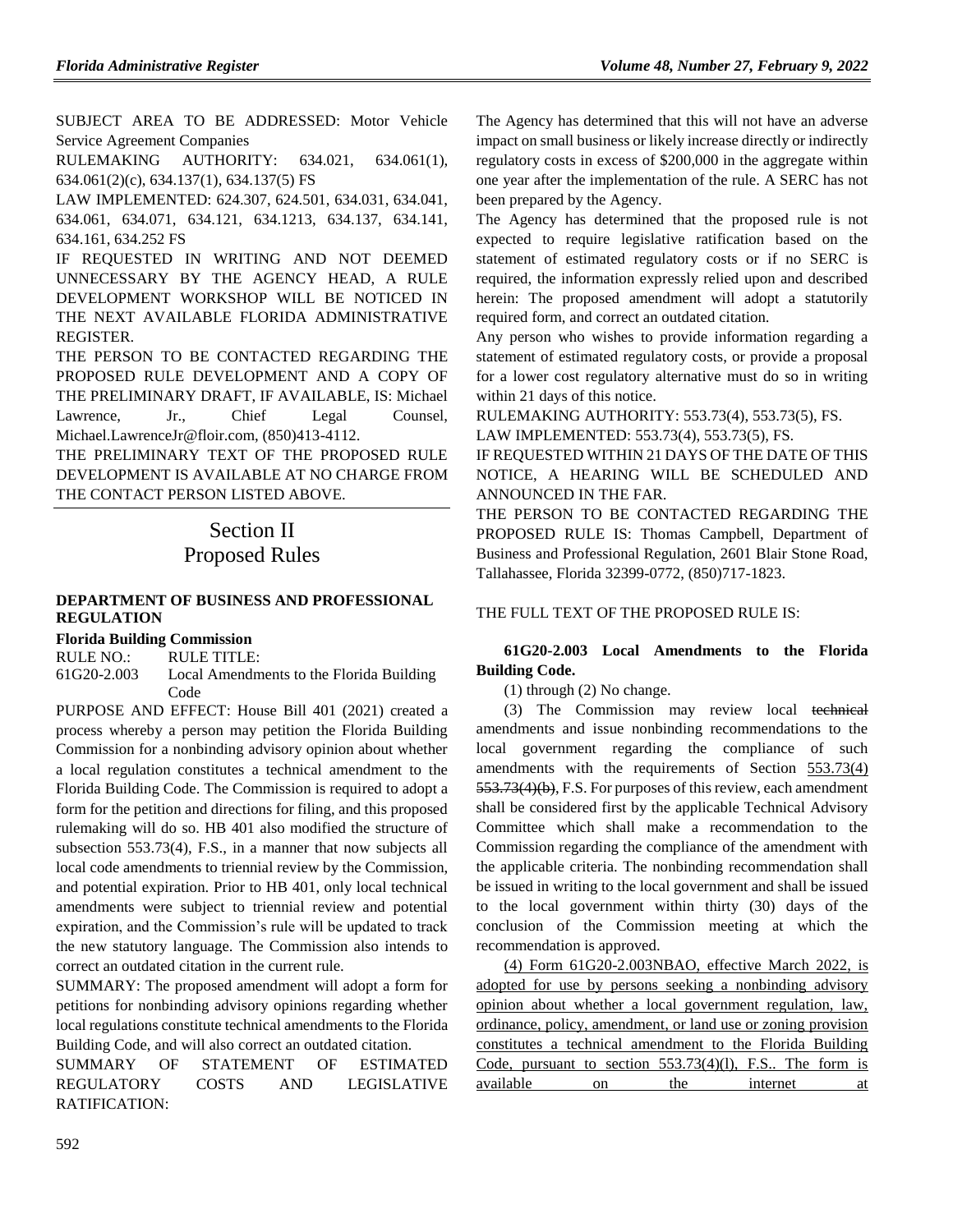[http://www.flrules.org/Gateway/reference.asp?No=Ref-14047](https://www.flrules.org/Gateway/reference.asp?No=Ref-14047) and https://floridabuilding.org/.

 $(5)$   $(4)$  When triennially updating the Florida Building Code, the Commission shall review each locally adopted technical amendment and determine whether the amendment meets the criteria listed in section 553.73(9)(a), F.S. subsection 61G20-2.002(1), F.A.C. For purposes of such determination, each amendment shall be referred to the applicable Technical Advisory Committee for review and recommendation to the full Commission. If the Commission determines that the amendment meets the criteria, the Commission may adopt the amendment into the Florida Building Code following the procedures established in subsections 61G20-2.002(3)-(8), F.A.C. If the Commission determines that the amendment does not meet the criteria, the Commission shall rescind the amendment. Rescissions shall be in writing with written findings and shall be transmitted to the local government within 30 days of the conclusion of the meeting at which the Commission's decision is voted upon.

Rulemaking Authority 553.73(4), (5) FS. Law Implemented 553.73(4), (5) FS. History–New 11-20-01, Formerly 9B-3.051, 9N-2.003. Amended .

NAME OF PERSON ORIGINATING PROPOSED RULE: Florida Building Commission

NAME OF AGENCY HEAD WHO APPROVED THE PROPOSED RULE: Florida Building Commission DATE PROPOSED RULE APPROVED BY AGENCY

HEAD: December 14, 2021

DATE NOTICE OF PROPOSED RULE DEVELOPMENT PUBLISHED IN FAR: July 16, 2021

> Section III Notice of Changes, Corrections and Withdrawals

## NONE

Section IV Emergency Rules

## NONE

Section V Petitions and Dispositions Regarding Rule Variance or Waiver

[DEPARTMENT OF LAW ENFORCEMENT](https://www.flrules.org/gateway/department.asp?id=11) [Criminal Justice Standards and Training Commission](https://www.flrules.org/gateway/organization.asp?id=20)

### RULE NO.: RULE TITLE:

[11B-30.006](https://www.flrules.org/gateway/ruleNo.asp?id=11B-30.006) State Officer Certification Examination General Eligibility Requirements

NOTICE IS HEREBY GIVEN that on February 7, 2022, the Department of Law Enforcement, received a petition for permanent waiver of Rule 11B-30.006, F.A.C. by J.H. DeBell. Petitioner wishes to waive that portion of the rule that states: (2) The following individuals are eligible to take the State Officer Certification Examination (SOCE) for the requested criminal justice discipline:

(a) Individuals who, within four years of beginning basic recruit training, have successfully completed a Commission-approved Basic Recruit Training Program, pursuant to Rule 11B-35.002, F.A.C.

A copy of the Petition for Variance or Waiver may be obtained by contacting: permanent waiver of Rule 11B-30.006, F.A.C. by J.H. DeBell. Petitioner wishes to waive that portion of the rule that states: (2) The following individuals are eligible to take the State Officer Certification Examination (SOCE) for the requested criminal justice discipline:

(a) Individuals who, within four years of beginning basic recruit training, have successfully completed a Commission-approved Basic Recruit Training Program, pursuant to Rule 11B-35.002, F.A.C.

#### [DEPARTMENT OF LAW ENFORCEMENT](https://www.flrules.org/gateway/department.asp?id=11)

[Criminal Justice Standards and Training Commission](https://www.flrules.org/gateway/organization.asp?id=20) RULE NO.: RULE TITLE:

[11B-35.0024](https://www.flrules.org/gateway/ruleNo.asp?id=11B-35.0024) Student Performance in Commission-approved High-Liability Basic Recruit Training Courses, Instructor Training Courses, and Specialized and Advanced Training Program Courses Requiring Proficiency Demonstration.

NOTICE IS HEREBY GIVEN that on February 7, 2022, the Department of Law Enforcement, received a petition for permanent waiver of Rule 11B-35.0024, F.A.C. by J.H. DeBell. Petitioner wishes to waive that portion of the rule that states: (2)(a) A basic recruit student shall be given the opportunity for one additional attempt at the required demonstration of proficiency skill(s), or one re-examination of required written end-of-course examination in DUI Traffic Stops and each of the four high-liability topics of firearms, vehicle operations, defensive tactics, and first aid. A basic recruit student, who has failed to pass the written end-of-course examination or the required demonstration of the proficiency skill(s) after a second attempt, shall be deemed to have failed the training course.

A copy of the Petition for Variance or Waiver may be obtained by contacting: Agency Clerk, Florida Department of Law Enforcement, P.O. Box 1489 Tallahassee, FL, 32302 or by telephone at (850)410-7676.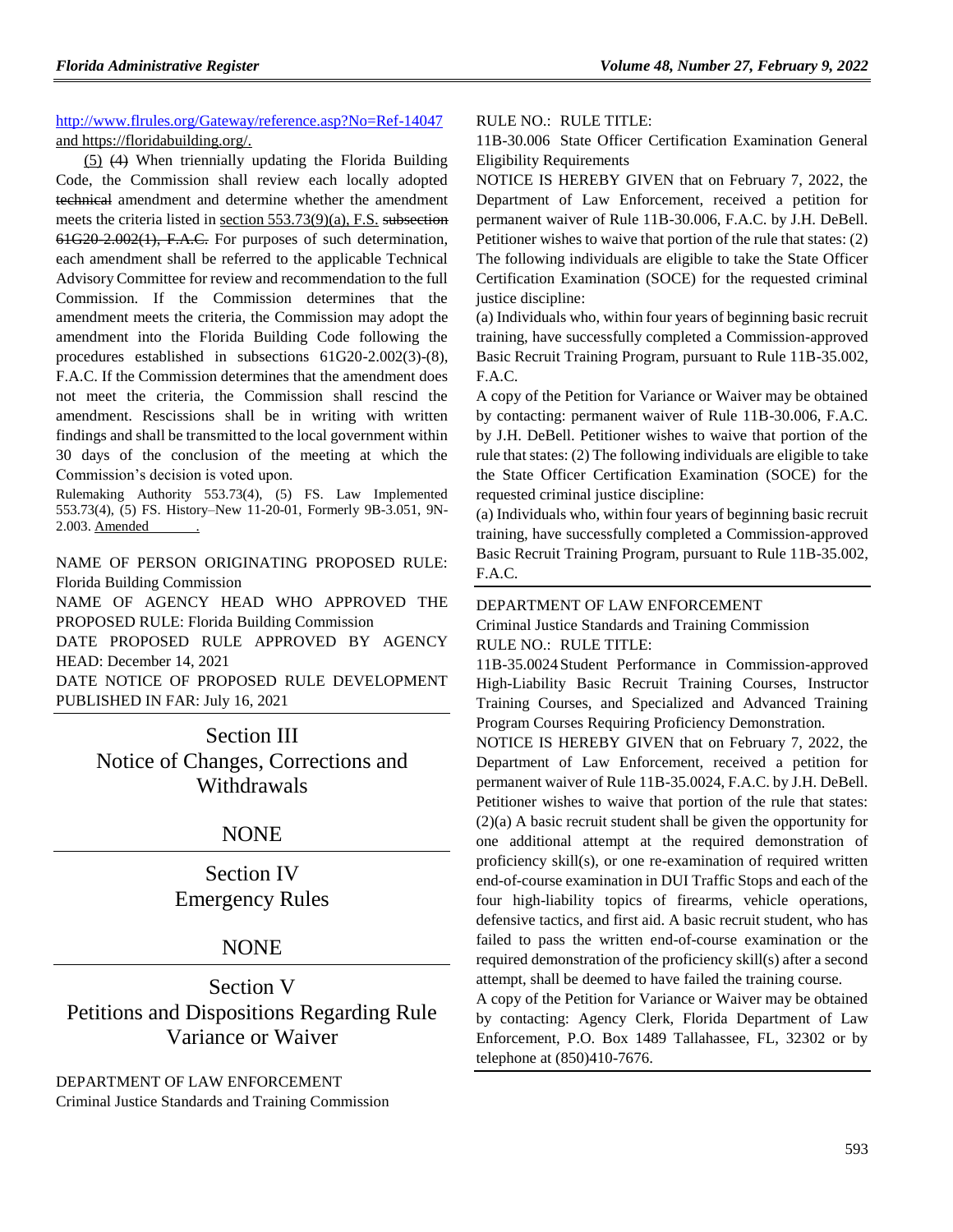[DEPARTMENT OF BUSINESS AND PROFESSIONAL](https://www.flrules.org/gateway/department.asp?id=61)  [REGULATION](https://www.flrules.org/gateway/department.asp?id=61)

[Board of Accountancy](https://www.flrules.org/gateway/organization.asp?id=280)

RULE NO.: RULE TITLE:

[61H1-28.0052](https://www.flrules.org/gateway/ruleNo.asp?id=61H1-28.0052) Number of Sittings, and Granting of Credit, Release of Grades and Completion of Examination, Transition Rules

The Board of Accountancy hereby gives notice: of the issuance of an Order regarding the Petition for Waiver or Variance, filed on October 28, 2021, by Pavlina Lewkowitz. The Notice of Petition for Waiver or Variance was published in Vol. 47, No. 228, of the November 24, 2021, Florida Administrative Register. Petitioner sought a waiver or variance of paragraph 61H1-28.0052(1)(b), F.A.C., entitled, "Number of Sittings, and Granting of Credit, Release of Grades and Completion of Examination, Transition Rules," which requires that each candidate must pass all four test sections of the CPA Examination within a rolling eighteen-month period, which begins on the NASBA grade release date for the first test section(s) passed.

The Board considered the instant Petition at a duly-noticed public meeting held on December 17, 2021, via telephone and video conference.

The Board's Order, filed on January 12, 2022, granted the petition, finding that Petitioner established that the Board's strict application of paragraph 61H1-28.0052(1)(b), F.A.C., to her circumstances, would violate principles of fairness or would impose substantial hardship on her. The Board further established that, if she were granted the variance, the purpose of the accountancy examination statute would be met as required by Section 473.306, Florida Statute.

A copy of the Order or additional information may be obtained by contacting: Roger Scarborough, Division Director, Board of Accountancy, 240 NW 76th Dr., Suite A, Gainesville, Florida 32607, Roger.Scarborough@myfloridalicense.com.

### [DEPARTMENT OF CHILDREN AND FAMILIES](https://www.flrules.org/gateway/department.asp?id=65)

[Substance Abuse Program](https://www.flrules.org/gateway/organization.asp?id=343)

RULE NO.: RULE TITLE:

[65D-30.0036L](https://www.flrules.org/gateway/ruleNo.asp?id=65D-30.0036)icensure Application and Renewal

NOTICE IS HEREBY GIVEN that on January 18, 2022, the Department of Children and Families, received a petition for waiver of paragraph 65D-30.0036(1)(c), Florida Administrative Code, from the Center for Progress and Excellence, Inc. Paragraph 65D-30.0036(1)(c) of the Code requires applicants for licensure to provide substance abuse services to submit a copy of the provider's valid occupational license/business tax receipt and zoning with the application.

A copy of the Petition for Variance or Waiver may be obtained by contacting: Agency Clerk, Department of Children and Families, 2415 North Monroe Street, Suite 400, Tallahassee, FL 32303 or Agency.Clerk@myflfamilies.com.

## Section VI Notice of Meetings, Workshops and Public **Hearings**

#### [DEPARTMENT OF EDUCATION](https://www.flrules.org/gateway/department.asp?id=6)

[Commission for Independent Education](https://www.flrules.org/gateway/organization.asp?id=209)

The Probable Cause Panel of the Commission for Independent Education announces a public meeting to which all persons are invited.

DATE AND TIME: February 17, 2022, 2:00 p.m.

PLACE: Join Zoom Meeting: https://zoom.us/j/92800679003?pwd=NXdteExyb3hlRUVadm pZU3J4WktQQT09, Meeting ID: 928 0067 9003, Passcode: vuQT8f

GENERAL SUBJECT MATTER TO BE CONSIDERED: Review of the investigative report and complaint in which the probable cause panel has to make a determination as to whether there is the existence of probable cause pursuant to Chapter 1005, Florida Statutes. Portions of the cause proceedings are not open to the public.

A copy of the agenda may be obtained by contacting: A copy of the agenda may be obtained by contacting The Commission for Independent Education, 325 West Gaines Street, Suite 1414, Tallahassee, Florida 32399-0400.

Pursuant to the provisions of the Americans with Disabilities Act, any person requiring special accommodations to participate in this workshop/meeting is asked to advise the agency at least 5 days before the workshop/meeting by contacting: The Commission for Independent Education, 325 West Gaines Street, Suite 1414, Tallahassee, Florida 32399- 0400. If you are hearing or speech impaired, please contact the agency using the Florida Relay Service, 1(800)955-8771 (TDD) or 1(800)955-8770 (Voice).

If any person decides to appeal any decision made by the Board with respect to any matter considered at this meeting or hearing, he/she will need to ensure that a verbatim record of the proceeding is made, which record includes the testimony and evidence from which the appeal is to be issued.

For more information, you may contact: The Commission for Independent Education, 325 West Gaines Street, Suite 1414, Tallahassee, Florida 32399-0400.

### [REGIONAL PLANNING COUNCILS](https://www.flrules.org/gateway/department.asp?id=29)

[North Central Florida Regional Planning Council](https://www.flrules.org/gateway/organization.asp?id=59)

The North Central Florida Regional Planning Council announces a public meeting to which all persons are invited. DATE AND TIME: February 17, 2022, 10:00 a.m.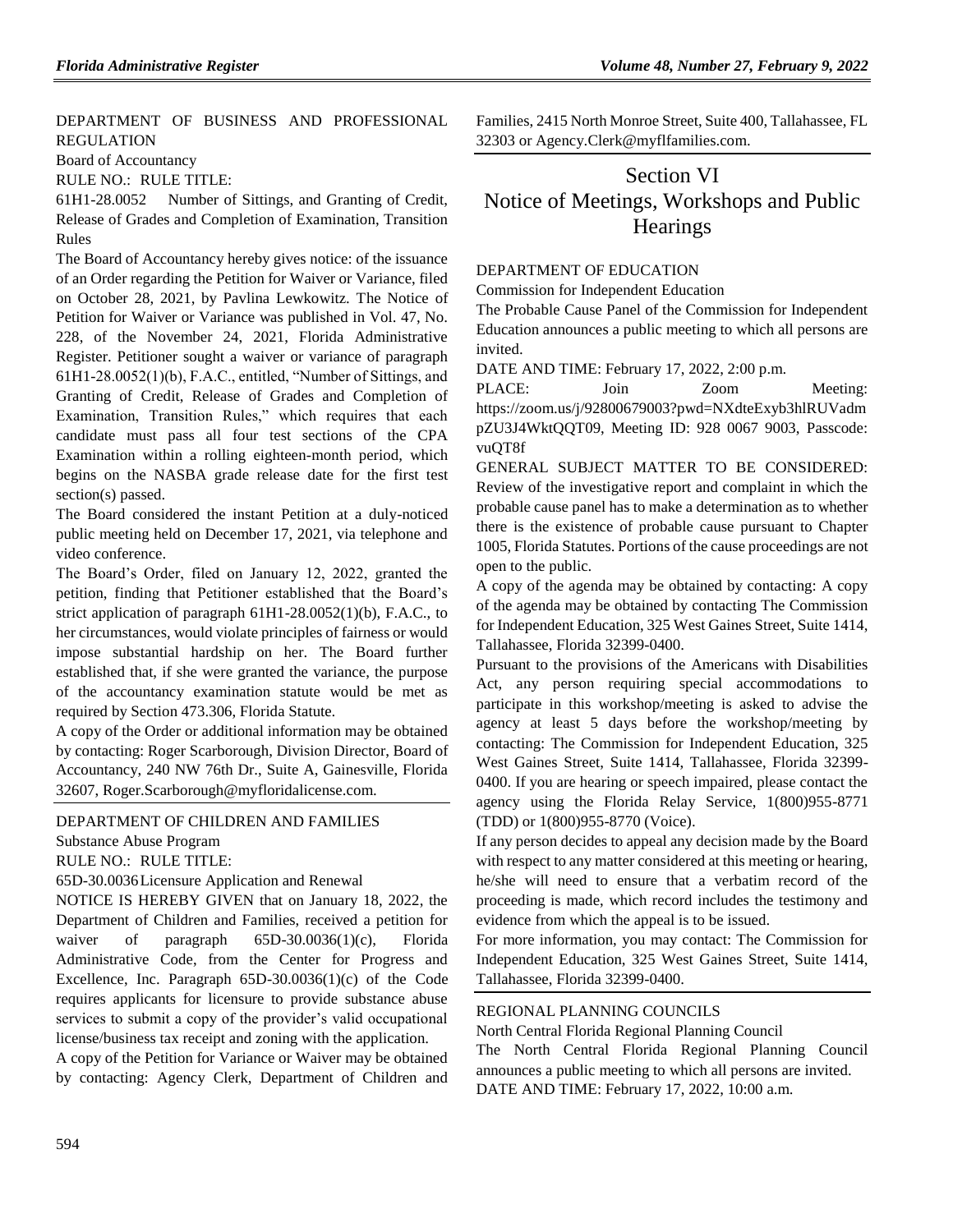PLACE: Gilchrist County Emergency Operations Center, 3250 North U.S. Highway 129, Bell, FL and via Communications Media Technology

The virtual meeting option will be conducted via communications media technology in the following format:

To join the meeting from your computer, tablet or smartphone. https://us06web.zoom.us/j/88933661594?pwd=aE1PNW8xcU FmVlVZdVBpbUlQZCtaQT09

DIAL IN NUMBER: (929)205-6099, MEETING ID: 889 3366 1594, PASSCODE: 689 589

Communications media technology facilities will be available at 2009 NW 67th Place, Gainesville, Florida 32653-1603 for persons interested in accessing the virtual meeting.

GENERAL SUBJECT MATTER TO BE CONSIDERED: To conduct the regular business of the North Central Florida Local Emergency Planning Committee.

A copy of the agenda may be obtained by contacting: Scott Koons, Executive Director, North Central Florida Regional Planning Council, 2009 NW 67th Place, Gainesville, FL 32653. Pursuant to the provisions of the Americans with Disabilities Act, any person requiring special accommodations to participate in this workshop/meeting is asked to advise the agency at least 2 business days before the workshop/meeting by contacting: (352)955-2200. If you are hearing or speech impaired, please contact the agency using the Florida Relay Service, 1(800)955-8771 (TDD) or 1(800)955-8770 (Voice).

If any person decides to appeal any decision made by the Board with respect to any matter considered at this meeting or hearing, he/she will need to ensure that a verbatim record of the proceeding is made, which record includes the testimony and evidence from which the appeal is to be issued.

#### [REGIONAL PLANNING COUNCILS](https://www.flrules.org/gateway/department.asp?id=29)

[North Central Florida Regional Planning Council](https://www.flrules.org/gateway/organization.asp?id=59)

The North Central Florida Regional Planning Council announces a public meeting to which all persons are invited. DATE AND TIME: February 17, 2022, 1:00 p.m.

PLACE: Gilchrist County Emergency Operations Center, 3250 North U.S. Highway 129, Bell, FL and via Communications Media Technology

The virtual meeting option will be conducted via communications media technology in the following format:

To join the meeting from your computer, tablet or smartphone. https://us06web.zoom.us/j/87828025918?pwd=ZUU1WndQZ FBRdmwxbFl3SDhRUnZlQT09

DIAL IN NUMBER: (929)205-6099, MEETING ID: 878 2802 5918, PASSCODE: 553 475

Communications media technology facilities will be available at 2009 NW 67th Place, Gainesville, Florida 32653-1603 for persons interested in accessing the virtual meeting.

GENERAL SUBJECT MATTER TO BE CONSIDERED: To conduct the regular business of the North Central Florida

Regional Hazardous Materials Response Team Policy Board. A copy of the agenda may be obtained by contacting: Scott Koons, Executive Director, North Central Florida Regional Planning Council, 2009 NW 67th Place, Gainesville, FL 32653. Pursuant to the provisions of the Americans with Disabilities Act, any person requiring special accommodations to participate in this workshop/meeting is asked to advise the agency at least 2 business days before the workshop/meeting by contacting: (352)955-2200. If you are hearing or speech impaired, please contact the agency using the Florida Relay Service, 1(800)955-8771 (TDD) or 1(800)955-8770 (Voice).

If any person decides to appeal any decision made by the Board with respect to any matter considered at this meeting or hearing, he/she will need to ensure that a verbatim record of the proceeding is made, which record includes the testimony and evidence from which the appeal is to be issued.

### [COMMISSION FOR THE TRANSPORTATION](https://www.flrules.org/gateway/department.asp?id=41)  [DISADVANTAGED](https://www.flrules.org/gateway/department.asp?id=41)

The Commission for the Transportation Disadvantaged announces a public meeting to which all persons are invited.

DATE AND TIME: February 16, 2022, 3:00 p.m. until completion ET

PLACE: Senate Office Building, Room 301, 404 South Monroe Street, Tallahassee, Florida 32399

To participate by TEAMS: https://teams.microsoft.com/dl/launcher/launcher.html?url=%2 F\_%23%2Fl%2Fmeetup-

join%2F19%3Ameeting\_YjY1OWJlZjgtODIwYS00MjBhLT g2MWYtNjU1ZjNmMzQ1YTAw%40thread.v2%2F0%3Fcon text%3D%257b%2522Tid%2522%253a%2522db21de5d-

bc9c-420c-8f3f-

8f08f85b5ada%2522%252c%2522Oid%2522%253a%252206 9f5ce4-0ee7-44c4-8224-

6a7f706a40c3%2522%257d%26anon%3Dtrue&type=meetupjoin&deeplinkId=9944494f-5189-4b98-94fc-

d7ec655749f2&directDl=true&msLaunch=true&enableMobil ePage=true&suppressPrompt=true

To join with video conferencing device: 11384774@t.plcm.vc, ID 1116057199

To join by telephone (audio only) (850)739-5589, 78428023# GENERAL SUBJECT MATTER TO BE CONSIDERED: Commission Business Meeting

A copy of the agenda may be obtained by contacting: David Darm at (850)688-2953 or david.darm@dot.state.fl.us or visit webpage at: https://ctd.fdot.gov/CTDcalendar.htm.

Pursuant to the provisions of the Americans with Disabilities Act, any person requiring special accommodations to participate in this workshop/meeting is asked to advise the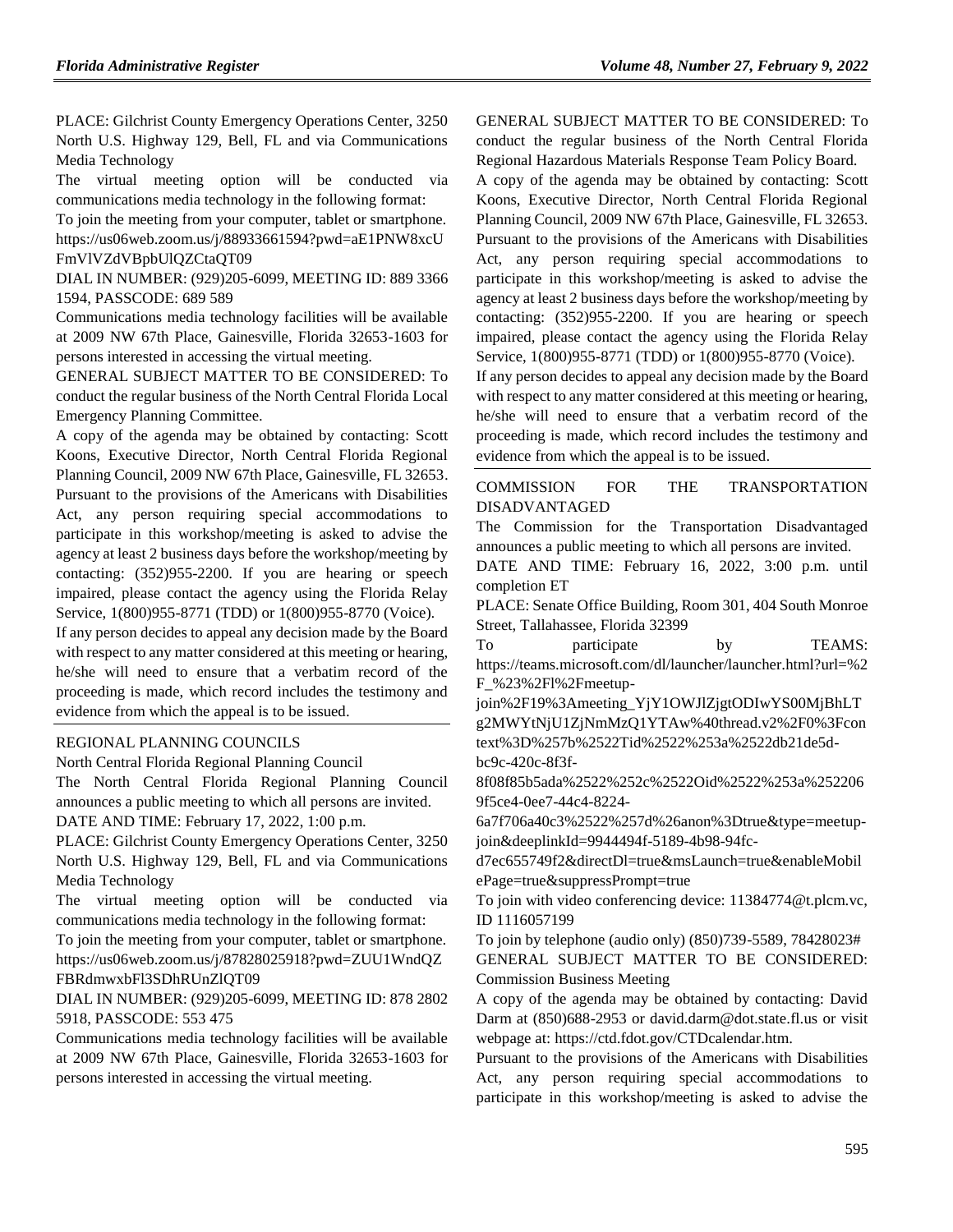agency at least 48 hours before the workshop/meeting by contacting: David Darm at (850)688-2953 or david.darm@dot.state.fl.us. If you are hearing or speech impaired, please contact the agency using the Florida Relay Service, 1(800)955-8771 (TDD) or 1(800)955-8770 (Voice).

## [DEPARTMENT OF ELDER AFFAIRS](https://www.flrules.org/gateway/department.asp?id=58)

#### [Long-Term Care Ombudsman Program](https://www.flrules.org/gateway/organization.asp?id=184)

The Long-Term Care Ombudsman Program announces a telephone conference call to which all persons are invited.

DATE AND TIME: March 7, 2022, 10:00 a.m.

PLACE: Conference Call: (850)792-8943, Phone Conference ID: 801 429 011# and Microsoft Teams, Teams link at https://ombudsman.elderaffairs.org/quarterly-meetingschedule/.

GENERAL SUBJECT MATTER TO BE CONSIDERED: Training & Education Committee Business

A copy of the agenda may be obtained by contacting: Dept. of Elder Affairs / LTCOP, 4040 Esplanade Way, Tallahassee, Fl. 32399, or call: (850)414-2323, or email: ltcopinformer@elderaffairs.org.

Pursuant to the provisions of the Americans with Disabilities Act, any person requiring special accommodations to participate in this workshop/meeting is asked to advise the agency at least 72 hours before the workshop/meeting by contacting: If you are hearing or speech impaired, please contact the agency using the Florida Relay Service, 1(800)955- 8771 (TDD) or 1(800)955-8770 (Voice).

[DEPARTMENT OF BUSINESS AND PROFESSIONAL](https://www.flrules.org/gateway/department.asp?id=61)  [REGULATION](https://www.flrules.org/gateway/department.asp?id=61)

[Board of Pilot Commissioners](https://www.flrules.org/gateway/organization.asp?id=266)

The Board of Pilot Commissioners announces a telephone conference call to which all persons are invited.

DATE AND TIME: February 17, 2022, 11:00 a.m.

PLACE: 1(888)585-9008, participant passcode: 491089625 GENERAL SUBJECT MATTER TO BE CONSIDERED: General Board Business.

A copy of the agenda may be obtained by contacting: Board of Pilot Commissioners, 2601 Blair Stone Rd., Tallahassee, FL 32399, (850)717-1982.

Pursuant to the provisions of the Americans with Disabilities Act, any person requiring special accommodations to participate in this workshop/meeting is asked to advise the agency at least 5 days before the workshop/meeting by contacting: Board of Pilot Commissioners, 2601 Blair Stone Rd., Tallahassee, FL 32399, (850)717-1982. If you are hearing or speech impaired, please contact the agency using the Florida Relay Service, 1(800)955-8771 (TDD) or 1(800)955-8770 (Voice).

If any person decides to appeal any decision made by the Board with respect to any matter considered at this meeting or hearing,

he/she will need to ensure that a verbatim record of the proceeding is made, which record includes the testimony and evidence from which the appeal is to be issued.

For more information, you may contact: Board of Pilot Commissioners, 2601 Blair Stone Rd., Tallahassee, FL 32399, (850)717-1982.

[DEPARTMENT OF BUSINESS AND PROFESSIONAL](https://www.flrules.org/gateway/department.asp?id=61)  [REGULATION](https://www.flrules.org/gateway/department.asp?id=61)

[Florida Building Commission](https://www.flrules.org/gateway/organization.asp?id=1071)

RULE NO.: RULE TITLE:

[61G20-1.001F](https://www.flrules.org/gateway/ruleNo.asp?id=61G20-1.001)lorida Building Code Adopted

The Florida Building Commission, BOAF Binding Interpretation Panel, announces a public meeting to which all persons are invited.

DATE AND TIME: February 23, 2022, 9:30 a.m.

PLACE: Meeting to be conducted using communications media technology (teleconference and webinar). Please join the meeting at https://global.gotomeeting.com/join/381525821 Or, join the conference call: United States (toll-free): 1(877)309- 2073 Meeting ID / Access Code: 381-525-821 Audio PIN: Shown after joining the meeting.

GENERAL SUBJECT MATTER TO BE CONSIDERED: To consider and make a determination on a request for binding interpretation - Petition #231, by Luis Diaz.

A copy of the agenda may be obtained by contacting: Joe Bigelow, Codes & Standards, DBPR, 2601 Blair Stone Road, Tallahassee, Florida 32399, Call at (850)487-1824, or visit the agency website at floridabuilding.org.

Pursuant to the provisions of the Americans with Disabilities Act, any person requiring special accommodations to participate in this workshop/meeting is asked to advise the agency at least 7 days before the workshop/meeting by contacting: Ms. Barbara Bryant, Building Codes and Standards Office, Division of Professions, Department of Business and Professional Regulation, 2601 Blair Stone Road, Tallahassee, Florida 32399, (850)487-1824, fax: (850)414-8436. If you are hearing or speech impaired, please contact the agency using the Florida Relay Service, 1(800)955-8771 (TDD) or 1(800)955- 8770 (Voice).

If any person decides to appeal any decision made by the Board with respect to any matter considered at this meeting or hearing, he/she will need to ensure that a verbatim record of the proceeding is made, which record includes the testimony and evidence from which the appeal is to be issued.

For more information, you may contact: Joe Bigelow, Codes & Standards, DBPR, 2601 Blair Stone Road, Tallahassee, Florida 32399, Call at (850)487-1824 or visit the agency website at floridabuilding.org.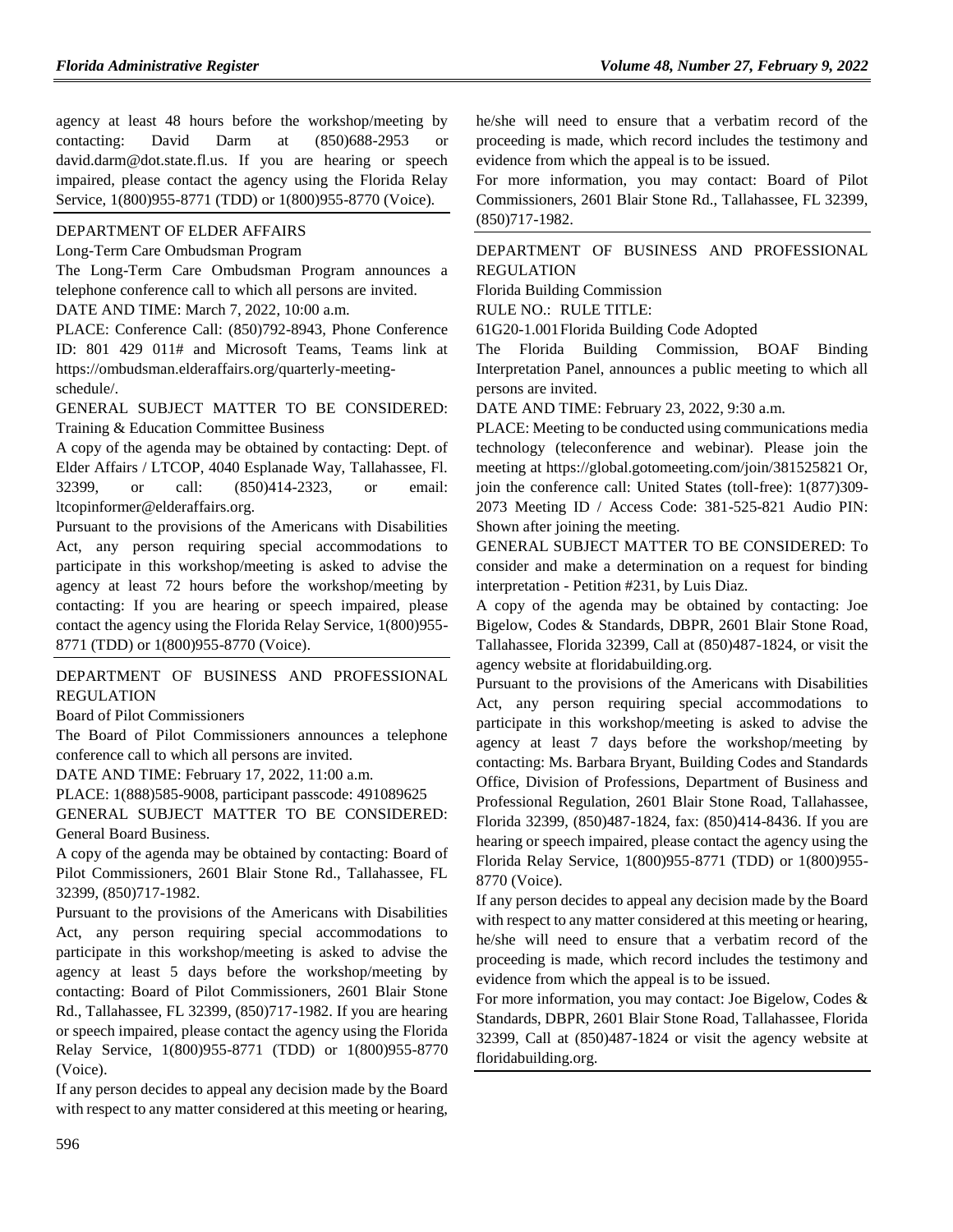### [DEPARTMENT OF HEALTH](https://www.flrules.org/gateway/department.asp?id=64)

[Division of Children's Medical Services](https://www.flrules.org/gateway/organization.asp?id=333)

The State Child Abuse Death Review Committee announces a public meeting to which all persons are invited.

DATE AND TIME: March 17, 2022, 1:00 p.m. – 5:00 p.m. ET PLACE: Microsoft Teams Meeting Link: https://teams.microsoft.com/l/meetup-

join/19%3ameeting\_OTIwZDdkNzgtOTE0Yi00ZjFmLTlhMj gtNjE3Y2M0YzJkNzRi%40thread.v2/0?context=%7b%22Tid %22%3a%2228cd8f80-3c44-4b27-81a0-

cd2b03a31b8d%22%2c%22Oid%22%3a%22347994ad-22fa-4850-87b1-dd0a53a66c99%22%7d

GENERAL SUBJECT MATTER TO BE CONSIDERED: To provide data analysis updates, case review status updates, review State Committee recommendations, prevention initiatives and action planning, plan and develop CADR Annual Summit, share CADR related resources and opportunities.

A copy of the agenda may be obtained by contacting: Joshua.Thomas@flhealth.gov.

Pursuant to the provisions of the Americans with Disabilities Act, any person requiring special accommodations to participate in this workshop/meeting is asked to advise the agency at least 7 days before the workshop/meeting by contacting: Joshua.Thomas@flhealth.gov. If you are hearing or speech impaired, please contact the agency using the Florida Relay Service, 1(800)955-8771 (TDD) or 1(800)955-8770 (Voice).

For more information, you may contact: Joshua.Thomas@flhealth.gov.

### [DEPARTMENT OF HEALTH](https://www.flrules.org/gateway/department.asp?id=64)

[Division of Children's Medical Services](https://www.flrules.org/gateway/organization.asp?id=333)

The Child Abuse Death Review Circuit 19 Committee announces a telephone conference call to which all persons are invited.

DATE AND TIME: February 22, 2022, 1:30 p.m. – 1:45 p.m.

PLACE: Dial in number: 1(888)585-9008, Conference Room number: 409-164-623

GENERAL SUBJECT MATTER TO BE CONSIDERED: The Committee will address administrative issues, review cases, and discuss the CADR Action Plan. A portion of the meeting is required by paragraph 383.412(3)(a), F.S. to be closed to the public to allow the Committee to discuss information that is confidential and exempt from public meetings and public records. This portion of the meeting will be announced at the meeting.

A copy of the agenda may be obtained by contacting: carol.wegener-vitani@flhealth.gov.

Pursuant to the provisions of the Americans with Disabilities Act, any person requiring special accommodations to participate in this workshop/meeting is asked to advise the

agency at least 7 days before the workshop/meeting by contacting: carol.wegener-vitani@flhealth.gov. If you are hearing or speech impaired, please contact the agency using the Florida Relay Service, 1(800)955-8771 (TDD) or 1(800)955- 8770 (Voice).

For more information, you may contact: carol.wegenervitani@flhealth.gov.

[FISH AND WILDLIFE CONSERVATION COMMISSION](https://www.flrules.org/gateway/department.asp?id=68)

The Florida Fish and Wildlife Conservation Commission announces a public meeting to which all persons are invited.

DATES AND TIMES: March 2, 2022, 8:30 a.m.; March 3, 2022, 8:30 a.m.

PLACE: Tampa Convention Center, Ballroom D, 333 S. Franklin Street, Tampa, FL 33602

GENERAL SUBJECT MATTER TO BE CONSIDERED: The Florida Fish and Wildlife Conservation Commission (FWC) will have a meeting to review and discuss substantive and procedural issues associated with the Fish and Wildlife Conservation Commission and to take action on proposed rules and policy issues. The meeting may include fact finding field trips to Commission managed areas or facilities and to other areas to learn generally about management, and enforcement activities.

A copy of the agenda may be obtained by contacting: Fish and Wildlife Conservation Commission, 620 South Meridian St., Tallahassee, FL 32399-1600 or at https://myfwc.com/about/commission/commission-meetings/.

Pursuant to the provisions of the Americans with Disabilities Act, any person requiring special accommodations to participate in this workshop/meeting is asked to advise the agency at least 10 days before the workshop/meeting by contacting: the ADA Coordinator, at (850)488-6411. If you are hearing or speech impaired, please contact the agency using the Florida Relay Service, 1(800)955-8771 (TDD) or 1(800)955- 8770 (Voice).

If any person decides to appeal any decision made by the Board with respect to any matter considered at this meeting or hearing, he/she will need to ensure that a verbatim record of the proceeding is made, which record includes the testimony and evidence from which the appeal is to be issued.

For more information, you may contact: Florida Fish and Wildlife Conservation Commission, 620 South Meridian Street, Tallahassee, Florida 32399-1600 or (850)488-4676.

#### [BOARD OF GOVERNORS](https://www.flrules.org/gateway/department.asp?id=72)

The Florida Board of Governors, State University System announces a public meeting to which all persons are invited. DATE AND TIME: February 24, 2022, 11:00 a.m.

PLACE: The meeting will be held remotely via Zoom and a link to the meeting will be available at www.flbog.edu.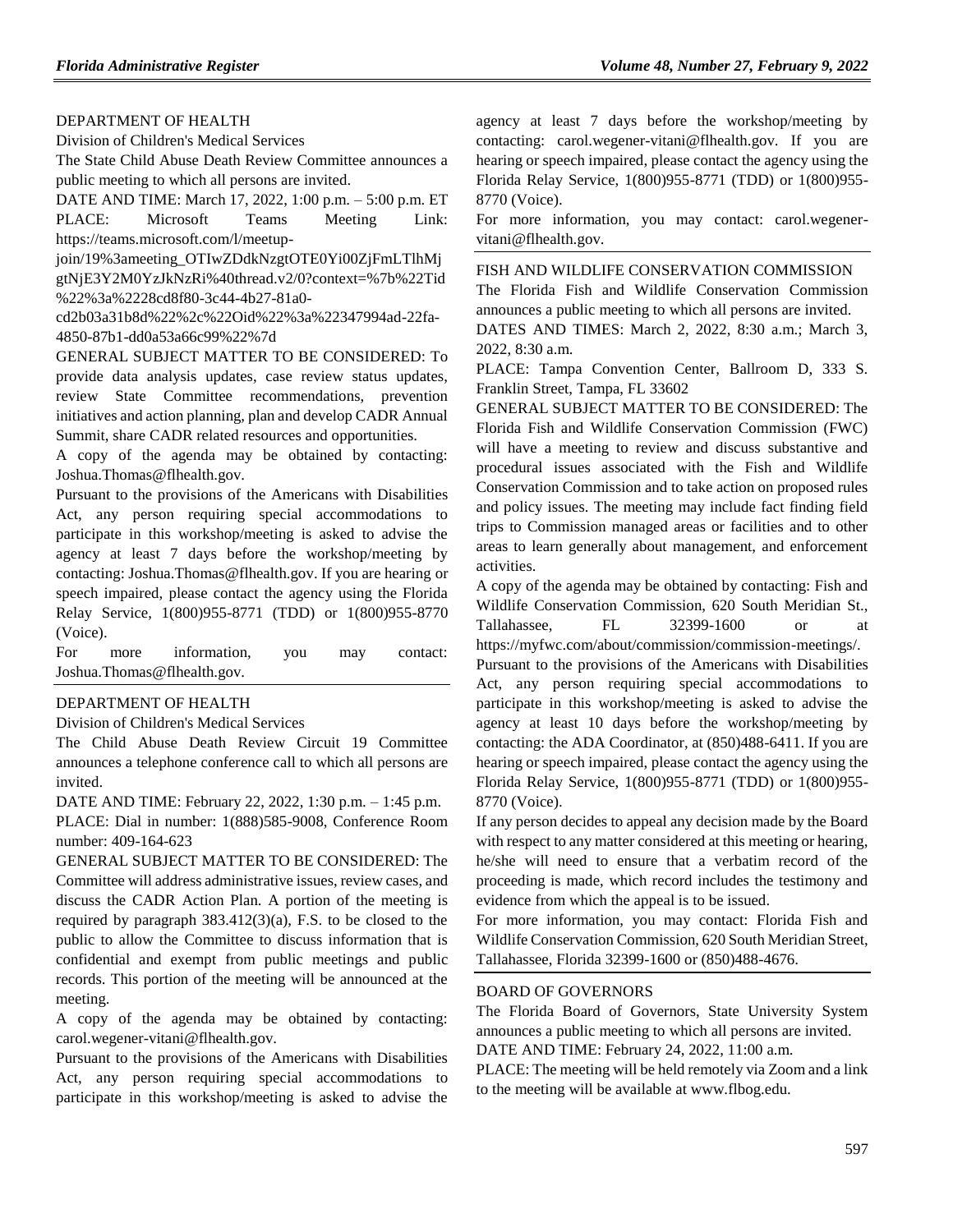GENERAL SUBJECT MATTER TO BE CONSIDERED: The Board of Governors will meet to conduct the regular business of the Board.

A copy of the agenda may be obtained by contacting: Vikki Shirley, Corporate Secretary, Board of Governors, 325 W. Gaines St., Suite 1614, Tallahassee, FL 32399-0400, and will be available at www.flbog.edu.

Pursuant to the provisions of the Americans with Disabilities Act, any person requiring special accommodations to participate in this workshop/meeting is asked to advise the agency at least 5 days before the workshop/meeting by contacting: Vikki Shirley, Board of Governors, 325 W. Gaines St., Suite 1614, Tallahassee, FL 32399-0400, (850)245-0466. If you are hearing or speech impaired, please contact the agency using the Florida Relay Service, 1(800)955-8771 (TDD) or 1(800)955-8770 (Voice).

If any person decides to appeal any decision made by the Board with respect to any matter considered at this meeting or hearing, he/she will need to ensure that a verbatim record of the proceeding is made, which record includes the testimony and evidence from which the appeal is to be issued.

For more information, you may contact: Vikki Shirley, Board of Governors, 325 W. Gaines St., Suite 1614, Tallahassee, FL 32399-0400.

[FLORIDA INDEPENDENT LIVING COUNCIL](https://www.flrules.org/gateway/organization.asp?id=616)

The Florida Independent Living Council, Inc. announces a telephone conference call to which all persons are invited. DATE AND TIME: Monday, March 21, 2022, 10:00 a.m. – 11:00 a.m., Finance Committee Meeting PLACE: Join Zoom Meeting: https://us06web.zoom.us/j/85274370158?pwd=QWVuSUlLW lZ0WFBWOXNHY1V4bEU2Zz09 Meeting ID: 852 7437 0158, Passcode: 542687 One tap mobile: +13126266799,,85274370158#,,,,\*542687# US (Chicago) +19292056099,,85274370158#,,,,\*542687# US (New York) Dial by your location: (312)626-6799, US (Chicago) (929)205-6099, US (New York) (301)715-8592, US (Washington DC) (346)248-7799, US (Houston) (669)900-6833, US (San Jose) (253)215-8782, US (Tacoma) Meeting ID: 852 7437 0158, Passcode: 542687 Find your local number: https://us06web.zoom.us/u/klswMV7VY GENERAL SUBJECT MATTER TO BE CONSIDERED:

Business of the Committees or Business of the Council Persons who want to be notified of such meetings may submit a request by contacting the Florida Independent Living Council,

Inc., 1882 Capital Circle NE, Suite 202, Tallahassee, Florida 32308, (850)488-5624 or Toll Free 1(877)822-1993 or email info@floridasilc.org.

A copy of the agenda may be obtained by contacting: Florida Independent Living Council, Inc., 1882 Capital Circle NE, Suite 202, Tallahassee, Florida 32308, (850)488-5624 or Toll Free 1(877)822-1993 or email info@floridasilc.org.

Pursuant to the Americans with Disabilities Act, accommodations for persons with disabilities are available upon request. If you have a disability and require a reasonable accommodation to fully participate in this event, please contact Beth Meyer, PA, ADA at beth@floridasilc.org, or (850)488- 5624 to discuss your accessibility needs. Please allow five business days' notification to process: last minute requests will be accepted, but may not be possible to fulfill.

[FLORIDA TELECOMMUNICATIONS RELAY, INC.](https://www.flrules.org/gateway/organization.asp?id=693)

The Florida Telecommunications Relay, Inc. announces a public meeting to which all persons are invited.

DATE AND TIME: Monday, February 14, 2022, 9:00 a.m.

PLACE: Conference Call. Please contact Denay Brown at (850)354-7615 or dbrown@stearnsweaver.com for conference call details.

GENERAL SUBJECT MATTER TO BE CONSIDERED: Board of Directors Meeting. Issues on the agenda will include the Executive Director's Report.

A copy of the agenda may be obtained by contacting: Cecil Bradley, Executive Director, 1820 E. Park Avenue, Suite 101, Tallahassee, FL 32301, cbradley@ftri.org, (850)270-2641.

Pursuant to the provisions of the Americans with Disabilities Act, any person requiring special accommodations to participate in this workshop/meeting is asked to advise the agency at least 72 hours before the workshop/meeting by contacting: Cecil Bradley, Executive Director, 1820 E. Park Avenue, Suite 101, Tallahassee, FL 32301, cbradley@ftri.org, (850)270-2641. If you are hearing or speech impaired, please contact the agency using the Florida Relay Service, 1(800)955- 8771 (TDD) or 1(800)955-8770 (Voice).

If any person decides to appeal any decision made by the Board with respect to any matter considered at this meeting or hearing, he/she will need to ensure that a verbatim record of the proceeding is made, which record includes the testimony and evidence from which the appeal is to be issued.

For more information, you may contact: Cecil Bradley, Executive Director, 1820 E. Park Avenue, Suite 101, Tallahassee, FL 32301, cbradley@ftri.org, (850)270-2641.

### [CARPE DIEM COMMUNITY SOLUTIONS, INC.](https://www.flrules.org/gateway/organization.asp?id=1054)

The Florida Department of Transportation (FDOT) announces a public meeting to which all persons are invited.

DATE AND TIME: Thursday, February 24, 2022, 5:30 p.m. – 6:30 p.m. CT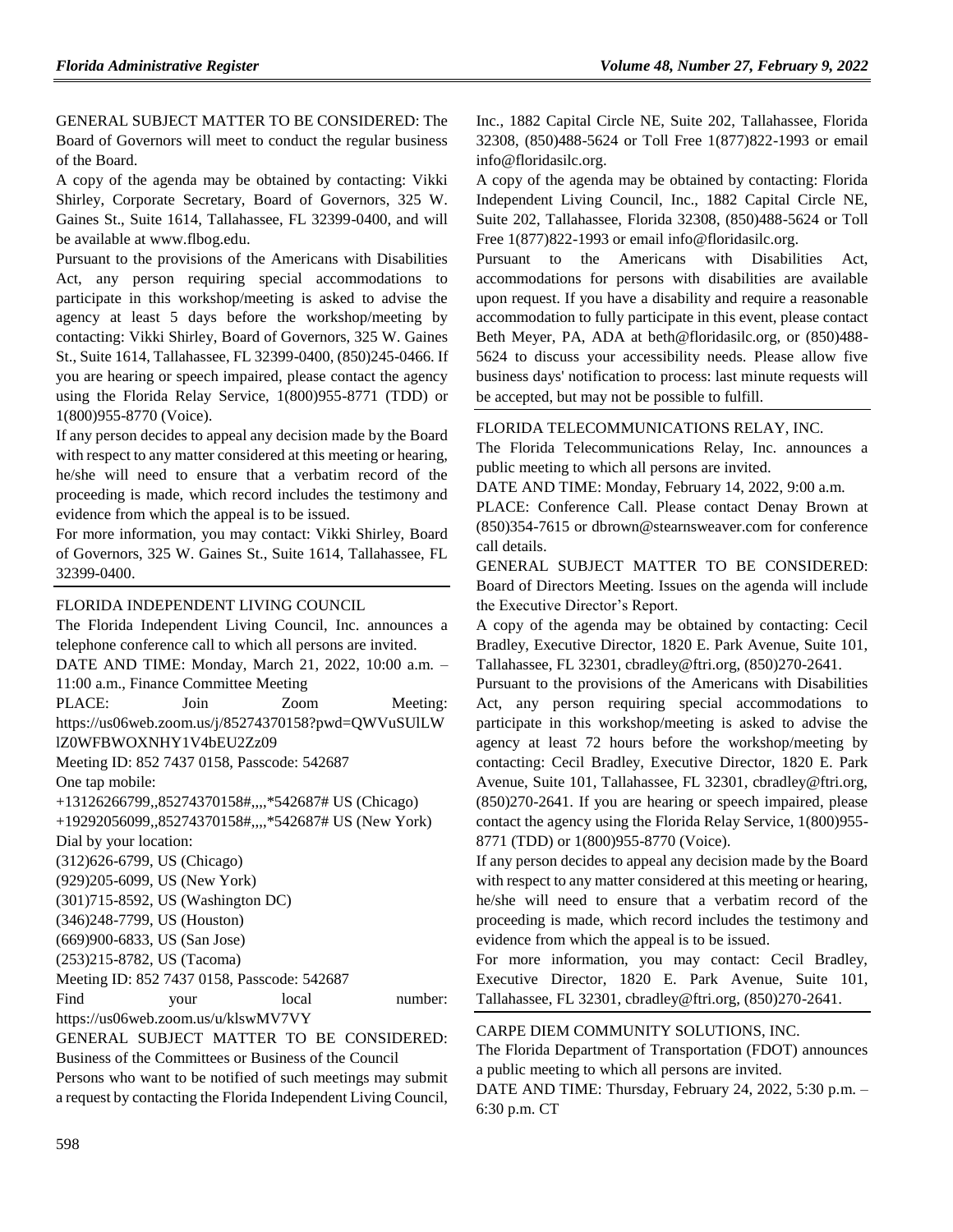PLACE: Virtual (Online): Register at www.nwflroads.com/virtualmeetings

In-person: South Walton Courthouse Annex, 31 Coastal Centre Boulevard, Santa Rosa Beach, FL.

GENERAL SUBJECT MATTER TO BE CONSIDERED: The Florida Department of Transportation (FDOT) will hold a hybrid public meeting to present information concerning intersection improvements on U.S. 98 at the U.S. 331 Intersection. This meeting is being held both virtually and inperson to provide interested persons an opportunity to express their views concerning the proposed improvements. Citizens are strongly encouraged to attend the virtual format by registering online at www.nwflroads.com/virtualmeetings. Those who are unable to participate virtually may attend the meeting in-person.

The intent of this project is to provide intersection, operational, and safety improvements on U.S. 98 at the U.S. 331 intersection. No additional right-of-way is needed. Bids for construction are scheduled to occur summer 2024.

Maps, drawings, and other project information is available for review online beginning 12:00 Noon, CT Thursday, February 3, 2022, at www.nwflroads.com/virtualmeetings. The project materials may also be viewed by contacting the FDOT Project Manager at the information provided below.

Interested persons can visit the project website at www.nwflroads.com/virtualmeetings and register for one viewing option (virtual or in-person). The same materials will be presented for each format. If you have any questions or issues registering, please contact Bill Howell, FDOT Project Manager, at (850)849-3972 or via email at whowell@moffattnichol.com.

FDOT representatives will be available to discuss proposed improvements, answer questions, and receive comments.

Persons wishing to submit written comments may do so at the meeting or may contact the FDOT Project Manager using the information provided above. The deadline to submit official comments related to this public meeting is Monday, March 7, 2022.

Public participation is held without regard to race, color, national origin, age, sex, religion, disability, or family status.

A copy of the agenda may be obtained by contacting: The Project Manager using the information provided above.

For more information, you may contact: Ian Satter, FDOT District Three Public Information Director, at 1(888)638-0250, ext. 1205 or via email at ian.satter@dot.state.fl.us.

# Section VII Notice of Petitions and Dispositions Regarding Declaratory Statements

### DEPARTMENT OF BUSINESS AND PROFESSIONAL REGULATION

Board of Cosmetology

NOTICE OF PETITION FOR DECLARATORY STATEMENT

NOTICE IS HEREBY GIVEN that the Board of Cosmetology has received a Petition for Declaratory Statement from Stephanie Goldson, filed on January 25, 2022. Petitioner did not identify a rule or statute.

Petitioner seeks a determination from the Board regarding whether an unlicensed cosmetologist employee is required to obtain a cosmetology license to perform wig installations, weave/extension services, and non-permanent makeup application, while working in a salon. Except for good cause shown, motions for leave to intervene must be filed within 21 days after publication of this notice.

Copies of the petition may be obtained by contacting: Krista Woodard, Executive Director, Board of Cosmetology, 2601 Blair Stone Road, Tallahassee, Florida 32399-0783, [Krista.Woodard@myfloridalicense.com.](mailto:Krista.Woodard@myfloridalicense.com)

### [DEPARTMENT OF HEALTH](https://www.flrules.org/gateway/department.asp?id=64)

[Board of Pharmacy](https://www.flrules.org/gateway/organization.asp?id=307)

RULE NO.: RULE TITLE:

[64B16-27.700](https://www.flrules.org/gateway/ruleNo.asp?id=64B16-27.700) Definition of Compounding

NOTICE IS HEREBY GIVEN that the Board of Pharmacy has issued an order disposing of the petition for declaratory statement filed by Corie Hawks on September 1, 2021. The following is a summary of the agency's disposition of the petition: The Notice of Petition for Declaratory Statement was published in Volume 47, No. 176, of the September 10, 2021, Florida Administrative Register. Petitioner sought a Declaratory Statement from the Board requesting that language be added to subsection 64B16-27.700(3), F.A.C., entitled, "Definition of Compounding," giving veterinarians clarity regarding dispensing outsourcing facility products. The Board of Pharmacy considered the petition at a duly-noticed public meeting held on October 14, 2021, in Orlando, Florida. After discussion of the petition, the Board found that Petitioner is not subject to the regulation by not being a licensed practitioner, nor does Petitioner cite any particular facts relevant to Petitioner's particular set of circumstances that the rule impacts. Therefore, the Petitioner does not have standing to seek a declaratory statement from the Board. The Board's Order, filed on November 22, 2021, denied the Petition for Declaratory Statement.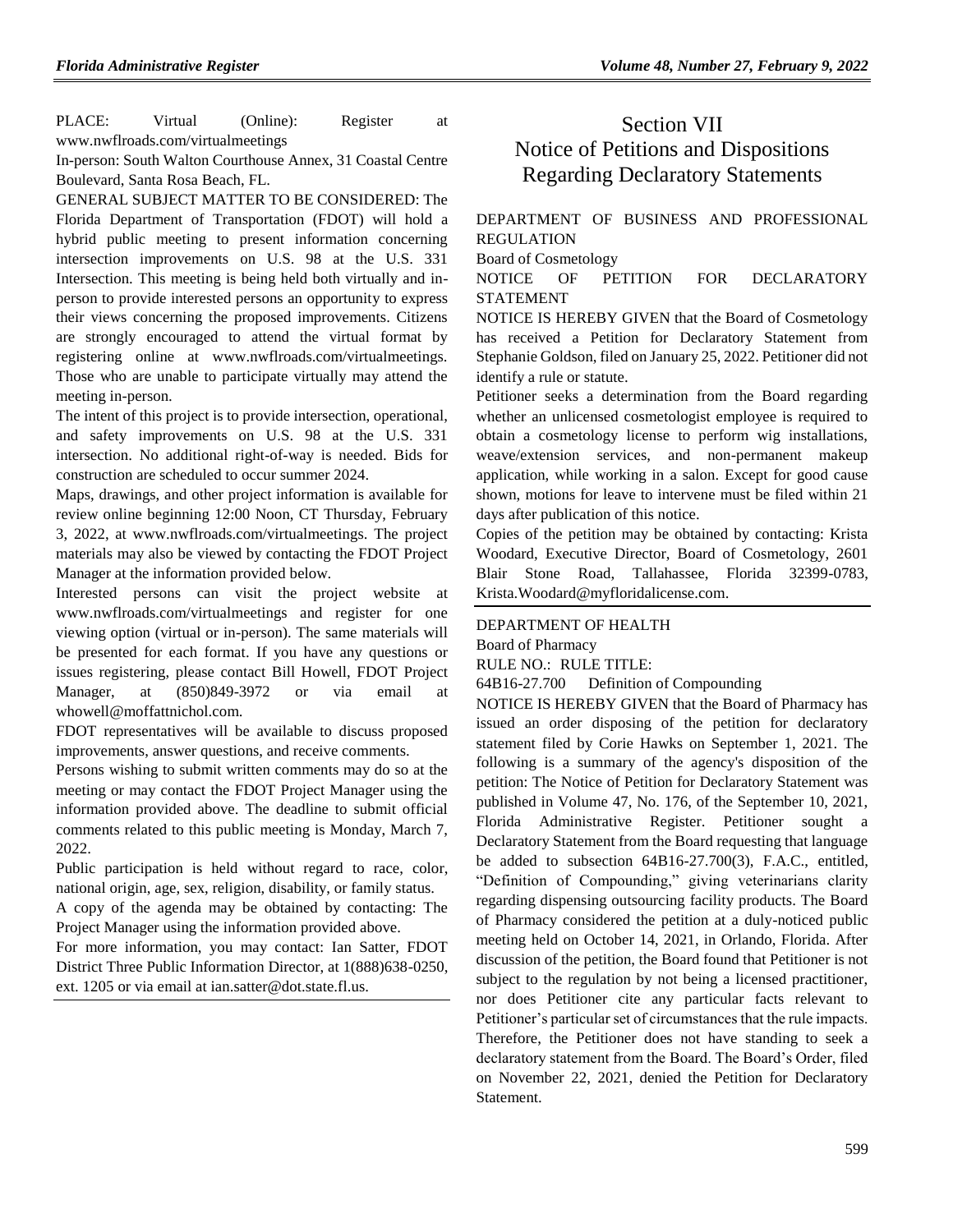A copy of the Order Disposing of the Petition for Declaratory Statement may be obtained by contacting: Jessica Sapp, Executive Director, Board of Pharmacy, 4052 Bald Cypress Way, Bin C08, Tallahassee, Florida 32399-3258 or by email at info@floridaspharmacy.gov.

[DEPARTMENT OF FINANCIAL SERVICES](https://www.flrules.org/gateway/department.asp?id=69) [Finance](https://www.flrules.org/gateway/organization.asp?id=524)

NOTICE IS HEREBY GIVEN that he Florida Office of Financial Regulation has received the petition for declaratory statement from Zencorn, LLC. The petition seeks the agency's opinion as to the applicability of Chapter 560, Florida Statutes, as it applies to the petitioner.

\*\*On 2/7/2022 the Petition was WITHDRAWN. The petition sought a declaratory statement from the Office whether its business model (providing a technology platform that enables a merchant enrolled in its program to transact directly with an enrolled consumer. Petitioner would not hold onto money at any point during the transaction. Serving only as a conduit for transferring money from one bank account to another using the ACH networks.) requires licensure under the Florida Money Transmitter Statute, Chapter 560, Florida Statutes. \*\*\*\*\*\*The original petition was published December 16, 2021 in the Florida Administrative Register Volume 47, Number 242.

A copy of the Petition for Declaratory Statement may be obtained by contacting: Agency Clerk, Office of Financial Regulation, P.O. Box 8050, Tallahassee, Florida 32314-8050, (850)410-9889, Agency.Clerk@flofr.gov.

Please refer all comments to: Agency Clerk, Office of Financial Regulation, P.O. Box 8050, Tallahassee, Florida 32314-8050, (850)410-9889, Agency.Clerk@flofr.gov.

# Section VIII Notice of Petitions and Dispositions Regarding the Validity of Rules

Notice of Petition for Administrative Determination has been filed with the Division of Administrative Hearings on the following rules:

## NONE

Notice of Disposition of Petition for Administrative Determination has been filed with the Division of Administrative Hearings on the following rules:

## **NONE**

Section IX Notice of Petitions and Dispositions Regarding Non-rule Policy Challenges

## NONE

Section X Announcements and Objection Reports of the Joint Administrative Procedures Committee

## NONE

# Section XI Notices Regarding Bids, Proposals and Purchasing

# [DEPARTMENT OF EDUCATION](https://www.flrules.org/gateway/department.asp?id=6)

DISTRICT BOARD OF TRUSTEES

MIAMI DADE COLLEGE

11011 S.W. 104th STREET

MIAMI, FL 33176-3393

Miami Dade College is seeking electronic responses to the Request for Proposal (RFP) listed below. All solicitation documents, announcements, scheduled meetings, and links will be posted on, and communicated through, the Miami Dade College BidNet Direct website: https://www.bidnetdirect.com/florida/miamidadecollege

BID NUMBER: 2022-RM1-13

BID TITLE: Prequalification Selection of Grant Evaluators for Miami Dade College

Due Date: by 3:00 p.m. ET, March 11, 2022

Contact for this solicitation: Roman Martinez, MPA, CPPO, CPPB - rmartin9@mdc.edu.

If a person decides to appeal any decision with respect to any matter considered at the above-cited meeting, you will need a record of the proceedings, and for such purpose you may need to ensure that a verbatim record of the proceedings is made, which record includes the testimony and evidence upon which the appeal is to be based. A copy of the agenda may be obtained by writing to: Miami Dade College, Office of the Purchasing Director, 11011 S.W. 104 Street, Miami, FL 33176 or by calling (305)237-2402.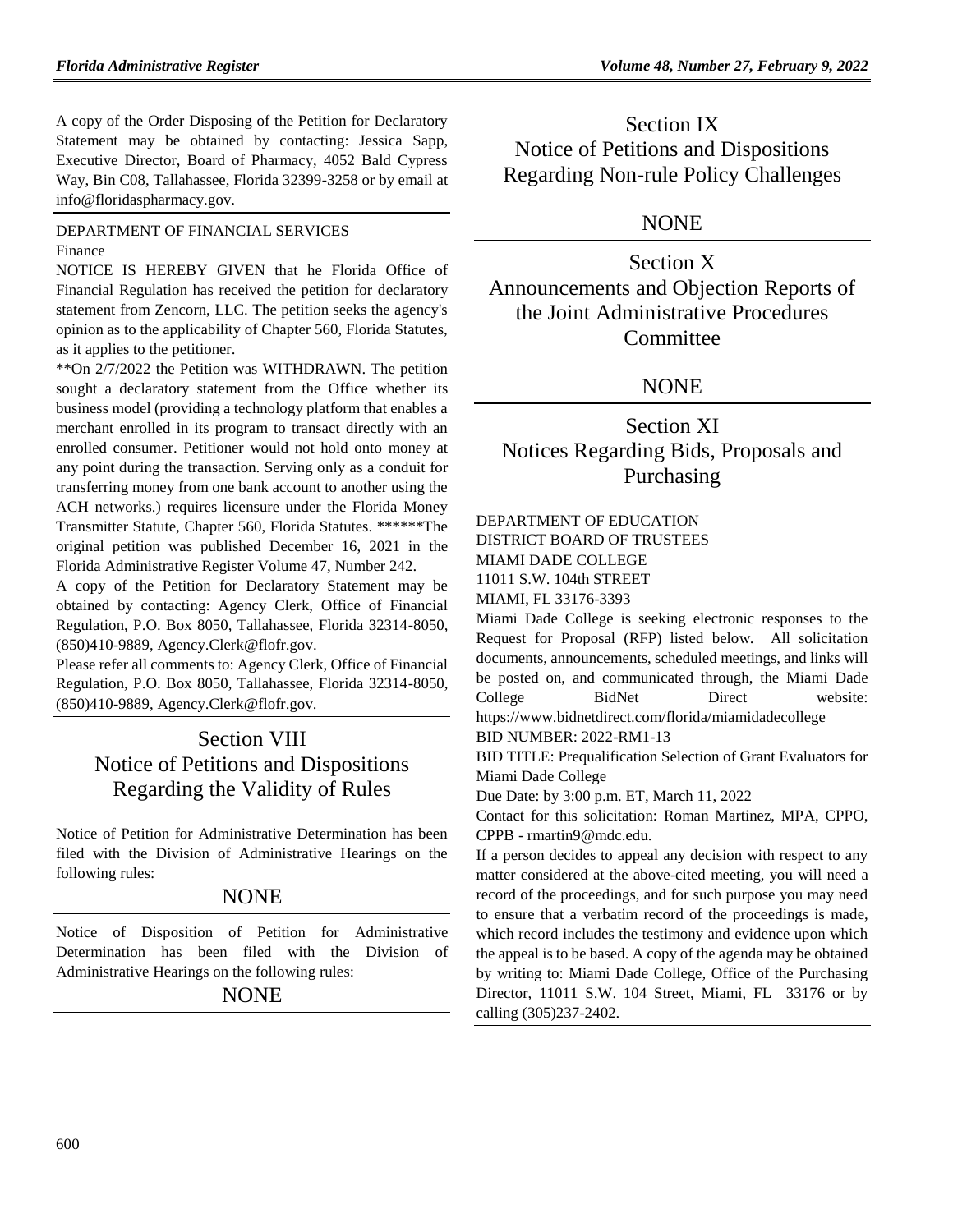# Section XII Miscellaneous

#### [DEPARTMENT OF STATE](https://www.flrules.org/gateway/department.asp?id=1)

Index of Administrative Rules Filed with the Secretary of State Pursuant to subparagraph  $120.55(1)(b)6. - 7$ ., F.S., the below list of rules were filed in the Office of the Secretary of State between 3:00 p.m., Wednesday, February 2, 2022 and 3:00 p.m., Tuesday, February 8, 2022.

| Rule No.    | <b>File Date</b> | <b>Effective</b><br><b>Date</b> |
|-------------|------------------|---------------------------------|
| 1B-2.011    | 2/7/2022         | 2/27/2022                       |
| $1N-7.005$  | 2/2/2022         | 2/22/2022                       |
| 1S-2.021    | 2/1/2022         | 2/21/2022                       |
| 5J-5.002    | 2/4/2022         | 2/24/2022                       |
| 14-46.005   | 2/1/2022         | 2/21/2022                       |
| 20ER22-1    | 2/3/2022         | 2/3/2022                        |
| 59A-8.005   | 2/7/2022         | 2/27/2022                       |
| 59A-26.002  | 2/7/2022         | 2/27/2022                       |
| 59A-37.002  | 2/7/2022         | 2/27/2022                       |
| 59A-37.007  | 2/7/2022         | 2/27/2022                       |
| 64B2-12.005 | 2/8/2022         | 2/28/2022                       |
| 64B2-12.015 | 2/8/2022         | 2/28/2022                       |
| 64B2-12.017 | 2/8/2022         | 2/28/2022                       |
| 64B2-12.018 | 2/8/2022         | 2/28/2022                       |
| 64B2-13.007 | 2/3/2022         | 2/23/2022                       |

### **LIST OF RULES AWAITING LEGISLATIVE APPROVAL SECTIONS 120.541(3), 373.139(7) AND/OR 373.1391(6), FLORIDA STATUTES**

| Rule No.    | <b>File Date</b> | <b>Effective</b><br>Date |
|-------------|------------------|--------------------------|
| 5K-4.020    | 12/10/2021       | **/**/****               |
| 5K-4.035    | 12/10/2021       | **/**/****               |
| 5K-4.045    | 12/10/2021       | **/**/****               |
| 60FF1-5.009 | 7/21/2016        | **/**/****               |
| 60P-1.003   | 12/8/2021        | **/**/****               |

| 60P <sub>2.002</sub> | 11/5/2019  | **/**/****      |
|----------------------|------------|-----------------|
| $60P-2.003$          | 11/5/2019  | **/**/****      |
| 62-600.405           | 11/16/2021 | $***$ /** /**** |
| 62-600.705           | 11/16/2021 | **/**/****      |
| 62-600.720           | 11/16/2021 | **/**/****      |
| 64B8-10.003          | 12/9/2015  | **/**/****      |
| 69L-7.020            | 10/22/2021 | $***$ /** /**** |

### [DEPARTMENT OF HIGHWAY SAFETY AND MOTOR](https://www.flrules.org/gateway/department.asp?id=15)  [VEHICLES](https://www.flrules.org/gateway/department.asp?id=15)

[Division of Motor Vehicles](https://www.flrules.org/gateway/organization.asp?id=42)

Establishment of Wild Hogs Scooters and Motorsports LLC, (3311) line-make TQVC

Notice of Publication for a New Point

Franchise Motor Vehicle Dealer in a County of More than 300,000 Population

Pursuant to Section 320.642, Florida Statutes, notice is given that Pasando Resources, Inc., intends to allow the establishment of Wild Hogs Scooters and Motorsports LLC, as a dealership for the sale of motorcycles manufactured by Taizhou Qianxin Vehicle Co., L.C.D. (Line make TQVC) at 3311 West Lake Mary Boulevard Units 1 2, Lake Mary, (Seminole County), Florida 32746, on or after March 11, 2022.

The name and address of the dealer operator(s) and principal investor(s) of Wild Hogs Scooters and Motorsports LLC are dealer operator(s): Jason Rupp, 1431 South Woodland Boulevard, Deland, Florida 32720; principal investor(s): Jason Rupp, 1431 South Woodland Boulevard, Deland, Florida 32720.

The notice indicates intent to establish the new point location in a county of more than 300,000 population, according to the latest population estimates of the University of Florida, Bureau of Economic and Business Research.

Certain dealerships of the same line-make may have standing, pursuant to Section 320.642, Florida Statutes, to file a petition or complaint protesting the application.

Written petitions or complaints must be received by the Department of Highway Safety and Motor Vehicles within 30 days of the date of publication of this notice and must be submitted to: Sondra L. Howard, Administrator, Dealer License Section, Department of Highway Safety and Motor Vehicles, Room A-312 MS65, Neil Kirkman Building, 2900 Apalachee Parkway, Tallahassee, Florida 32399-0635.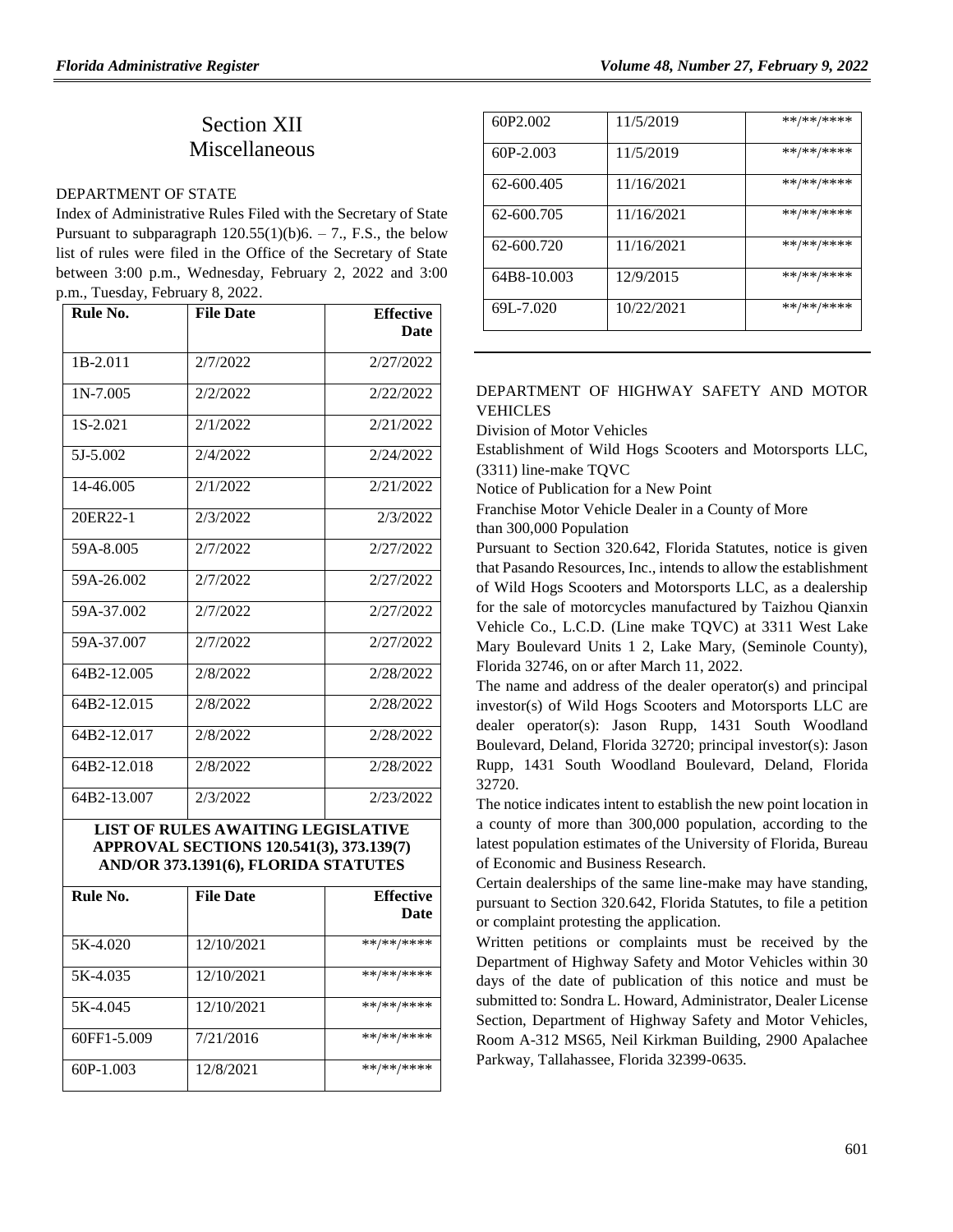A copy of such petition or complaint must also be sent by US Mail to: Firas Abunabah, Pasando Resources, Inc., 9300 Harwin Drive Suite C, Houston, Texas 77036.

If no petitions or complaints are received within 30 days of the date of publication, a final order will be issued by the Department of Highway Safety and Motor Vehicles approving the establishment of the dealership, subject to the applicant's compliance with the provisions of Chapter 320, Florida Statutes.

### [DEPARTMENT OF HIGHWAY SAFETY AND MOTOR](https://www.flrules.org/gateway/department.asp?id=15)  [VEHICLES](https://www.flrules.org/gateway/department.asp?id=15)

[Division of Motor Vehicles](https://www.flrules.org/gateway/organization.asp?id=42)

Establishment of Wild Hogs Scooters and Motorsports, LLC, (1932) line-make TQVC

Notice of Publication for a New Point

Franchise Motor Vehicle Dealer in a County of More

than 300,000 Population

Pursuant to Section 320.642, Florida Statutes, notice is given that Pasando Resources, Inc., intends to allow the establishment of Wild Hogs Scooters and Motorsports, LLC as a dealership for the sale of motorcycles manufactured by Taizhou Qianxin Vehicle Co., Ltd. (Line make TQVC) at 1932 West Fairbanks Avenue, Winter Park, (Orange County), Florida 32789, on or after March 11, 2022.

The name and address of the dealer operator(s) and principal investor(s) of Wild Hogs Scooters and Motorsports are dealer operator(s): Jason Rupp, 1932 W Fairbanks Avenue, Winter Park, Florida 32789; principal investor(s): Jason Rupp, 1932 W Fairbanks Avenue, Winter Park, Florida 32789.

The notice indicates intent to establish the new point location in a county of more than 300,000 population, according to the latest population estimates of the University of Florida, Bureau of Economic and Business Research.

Certain dealerships of the same line-make may have standing, pursuant to Section 320.642, Florida Statutes, to file a petition or complaint protesting the application.

Written petitions or complaints must be received by the Department of Highway Safety and Motor Vehicles within 30 days of the date of publication of this notice and must be submitted to: Sondra L. Howard, Administrator, Dealer License Section, Department of Highway Safety and Motor Vehicles, Room A-312 MS65, Neil Kirkman Building, 2900 Apalachee Parkway, Tallahassee, Florida 32399-0635.

A copy of such petition or complaint must also be sent by US Mail to: Firas Abunabah, Pasando Resources, Inc., 9300 Harwin Drive Suite C, Houston, Texas 77036.

If no petitions or complaints are received within 30 days of the date of publication, a final order will be issued by the Department of Highway Safety and Motor Vehicles approving the establishment of the dealership, subject to the applicant's compliance with the provisions of Chapter 320, Florida Statutes.

### [DEPARTMENT OF HIGHWAY SAFETY AND MOTOR](https://www.flrules.org/gateway/department.asp?id=15)  [VEHICLES](https://www.flrules.org/gateway/department.asp?id=15)

[Division of Motor Vehicles](https://www.flrules.org/gateway/organization.asp?id=42)

Establishment of Wild Hogs Scooters and Motorsports LLC, (730) line-make TQVC

Notice of Publication for a New Point

Franchise Motor Vehicle Dealer in a County of More

than 300,000 Population

Pursuant to Section 320.642, Florida Statutes, notice is given that Pasando Resources, Inc., intends to allow the establishment of Wild Hogs Scooters and Motorsports LLC, as a dealership for the sale of motorcycle manufactured by Taizhou Qianxin Vehicle Co., Ltd. (TQVC) at 730 South Dillard Street, Winter Garden, (Orange County), Florida 34787, on or after March 11, 2022.

The name and address of the dealer operator(s) and principal investor(s) of Wild Hogs Scooters and Motorsports LLC are dealer operator(s): Jason Rupp, 730 South Dillard Street, Winter Garden, Florida 32746; principal investor(s): Jason Rupp, 730 South Dillard Street, Winter Garden, Florida 32746. The notice indicates intent to establish the new point location in a county of more than 300,000 population, according to the latest population estimates of the University of Florida, Bureau of Economic and Business Research.

Certain dealerships of the same line-make may have standing, pursuant to Section 320.642, Florida Statutes, to file a petition or complaint protesting the application.

Written petitions or complaints must be received by the Department of Highway Safety and Motor Vehicles within 30 days of the date of publication of this notice and must be submitted to: Sondra L. Howard, Administrator, Dealer License Section, Department of Highway Safety and Motor Vehicles, Room A-312 MS65, Neil Kirkman Building, 2900 Apalachee Parkway, Tallahassee, Florida 32399-0635.

A copy of such petition or complaint must also be sent by US Mail to: Firas Abunabah, Pasando Resources, Inc., 9300 Harwin Drive Suite C, Houston, Texas 77036.

If no petitions or complaints are received within 30 days of the date of publication, a final order will be issued by the Department of Highway Safety and Motor Vehicles approving the establishment of the dealership, subject to the applicant's compliance with the provisions of Chapter 320, Florida Statutes.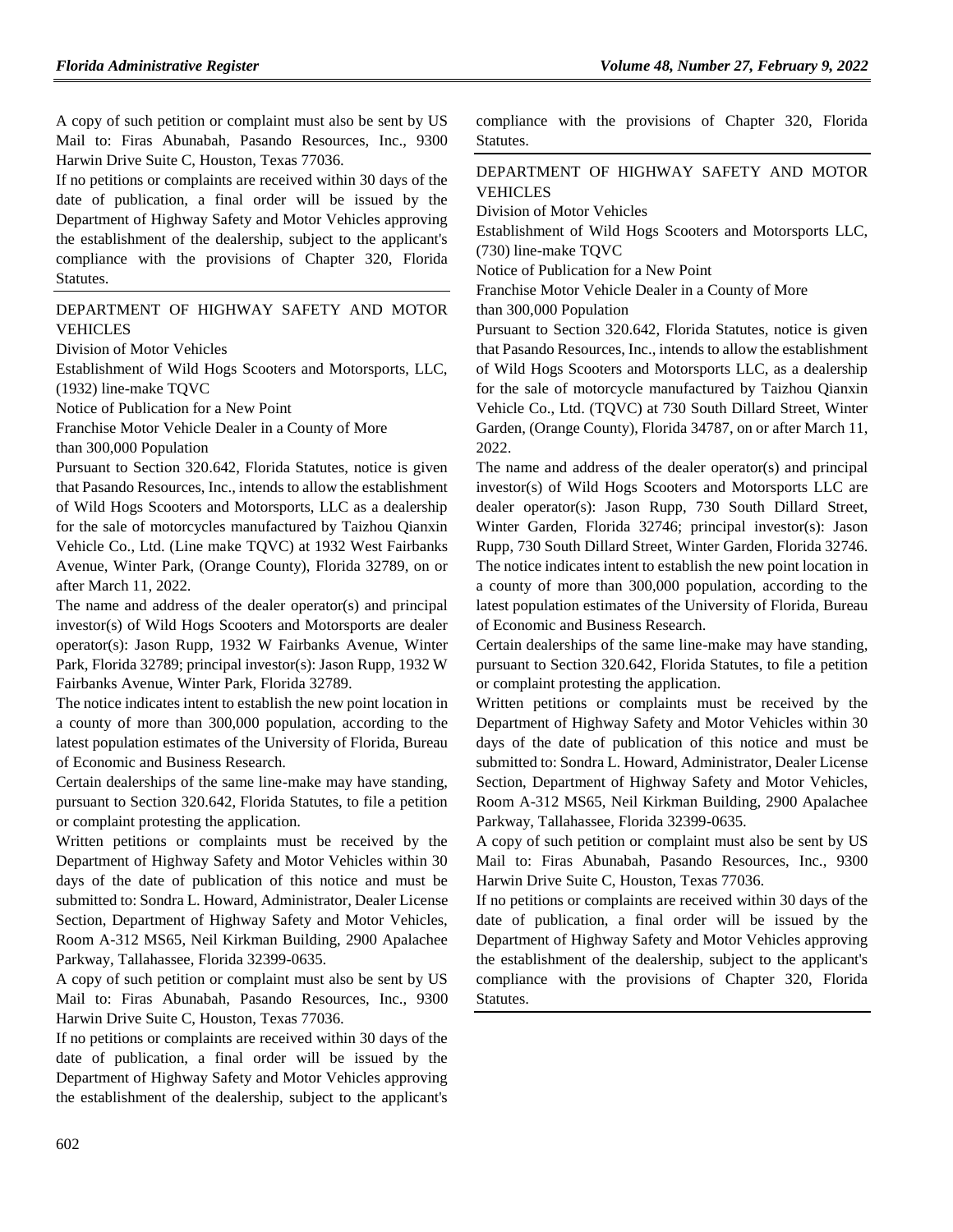### [DEPARTMENT OF HIGHWAY SAFETY AND MOTOR](https://www.flrules.org/gateway/department.asp?id=15)  [VEHICLES](https://www.flrules.org/gateway/department.asp?id=15)

[Division of Motor Vehicles](https://www.flrules.org/gateway/organization.asp?id=42)

Establishment of Wild Hogs Scooters and Motorsports LLC, (1431) line-make TQVC

Notice of Publication for a New Point

Franchise Motor Vehicle Dealer in a County of More

than 300,000 Population

Pursuant to Section 320.642, Florida Statutes, notice is given that Pasando Resources, Inc., intends to allow the establishment of Wild Hogs Scooters and Motorsports LLC, as a dealership for the sale of motorcycle manufactured by Taizhou Qianxin Vehicle Co., Ltd. (line make TQVC) at 1431 South Woodland Boulevard, Deland, (Volusia County), Florida 32720, on or after March 11, 2022.

The name and address of the dealer operator(s) and principal investor(s) of Wild Hogs Scooters and Motorsports LLC are dealer operator(s): Jason Rupp, 1431 South Woodland Boulevard, Deland, Florida 32720; principal investor(s): Jason Rupp, 1431 South Woodland Boulevard, Deland, Florida 32720.

The notice indicates intent to establish the new point location in a county of more than 300,000 population, according to the latest population estimates of the University of Florida, Bureau of Economic and Business Research.

Certain dealerships of the same line-make may have standing, pursuant to Section 320.642, Florida Statutes, to file a petition or complaint protesting the application.

Written petitions or complaints must be received by the Department of Highway Safety and Motor Vehicles within 30 days of the date of publication of this notice and must be submitted to: Sondra L. Howard, Administrator, Dealer License Section, Department of Highway Safety and Motor Vehicles, Room A-312 MS65, Neil Kirkman Building, 2900 Apalachee Parkway, Tallahassee, Florida 32399-0635.

A copy of such petition or complaint must also be sent by US Mail to: Firas Abunabah, Pasando Resources, Inc., 9300 Harwin Drive Suite C, Houston, Texas 77036.

If no petitions or complaints are received within 30 days of the date of publication, a final order will be issued by the Department of Highway Safety and Motor Vehicles approving the establishment of the dealership, subject to the applicant's compliance with the provisions of Chapter 320, Florida Statutes.

### [DEPARTMENT OF HIGHWAY SAFETY AND MOTOR](https://www.flrules.org/gateway/department.asp?id=15)  [VEHICLES](https://www.flrules.org/gateway/department.asp?id=15)

[Division of Motor Vehicles](https://www.flrules.org/gateway/organization.asp?id=42)

Establishment of Wild Hogs Scooters and Motorsports LLC, (97410) LINE-MAKE TQVC

Notice of Publication for a New Point

Franchise Motor Vehicle Dealer in a County of More than 300,000 Population

Pursuant to Section 320.642, Florida Statutes, notice is given that Pasando Resources, Inc., intends to allow the establishment of Wild Hogs Scooters and Motorsports LLC, as a dealership for the sale of motorcycle manufactured by Taizhou Qianxin Vehicle Co., Ltd. (Line make TQVC) at 9741 South Orange Blossom Trail, Orlando, (Orange County), Florida 32837, on or after March 11, 2022.

The name and address of the dealer operator(s) and principal investor(s) of Wild Hogs Scooters and Motorsports LLC are dealer operator(s): Jason Rupp, 9741 South Orange Blossom Trail, Orlando, Florida 32837; principal investor(s): Jason Rupp, 9741 South Orange Blossom Trail, Orlando, Florida 32837.

The notice indicates intent to establish the new point location in a county of more than 300,000 population, according to the latest population estimates of the University of Florida, Bureau of Economic and Business Research.

Certain dealerships of the same line-make may have standing, pursuant to Section 320.642, Florida Statutes, to file a petition or complaint protesting the application.

Written petitions or complaints must be received by the Department of Highway Safety and Motor Vehicles within 30 days of the date of publication of this notice and must be submitted to: Sondra L. Howard, Administrator, Dealer License Section, Department of Highway Safety and Motor Vehicles, Room A-312 MS65, Neil Kirkman Building, 2900 Apalachee Parkway, Tallahassee, Florida 32399-0635.

A copy of such petition or complaint must also be sent by US Mail to: Firas Abunabah, Pasando Resources, Inc., 9300 Harwin Drive Suite C, Houston, Texas 77036.

If no petitions or complaints are received within 30 days of the date of publication, a final order will be issued by the Department of Highway Safety and Motor Vehicles approving the establishment of the dealership, subject to the applicant's compliance with the provisions of Chapter 320, Florida Statutes.

## [AGENCY FOR HEALTH CARE ADMINISTRATION](https://www.flrules.org/gateway/department.asp?id=59) [Certificate of Need](https://www.flrules.org/gateway/organization.asp?id=188)

#### CERTIFICATE OF NEED EXEMPTION

The Agency for Health Care Administration approved the following exemption on February 3, 2022 pursuant to subsection 408.036(3), Florida Statutes:

ID # E220001 District: 9-4 (Palm Beach County)

Applicant/Facility/Project: Joseph L. Morse Health Center, Inc., The

Project Description: Add 10 Community Nursing Home Beds Proposed Project Cost: \$0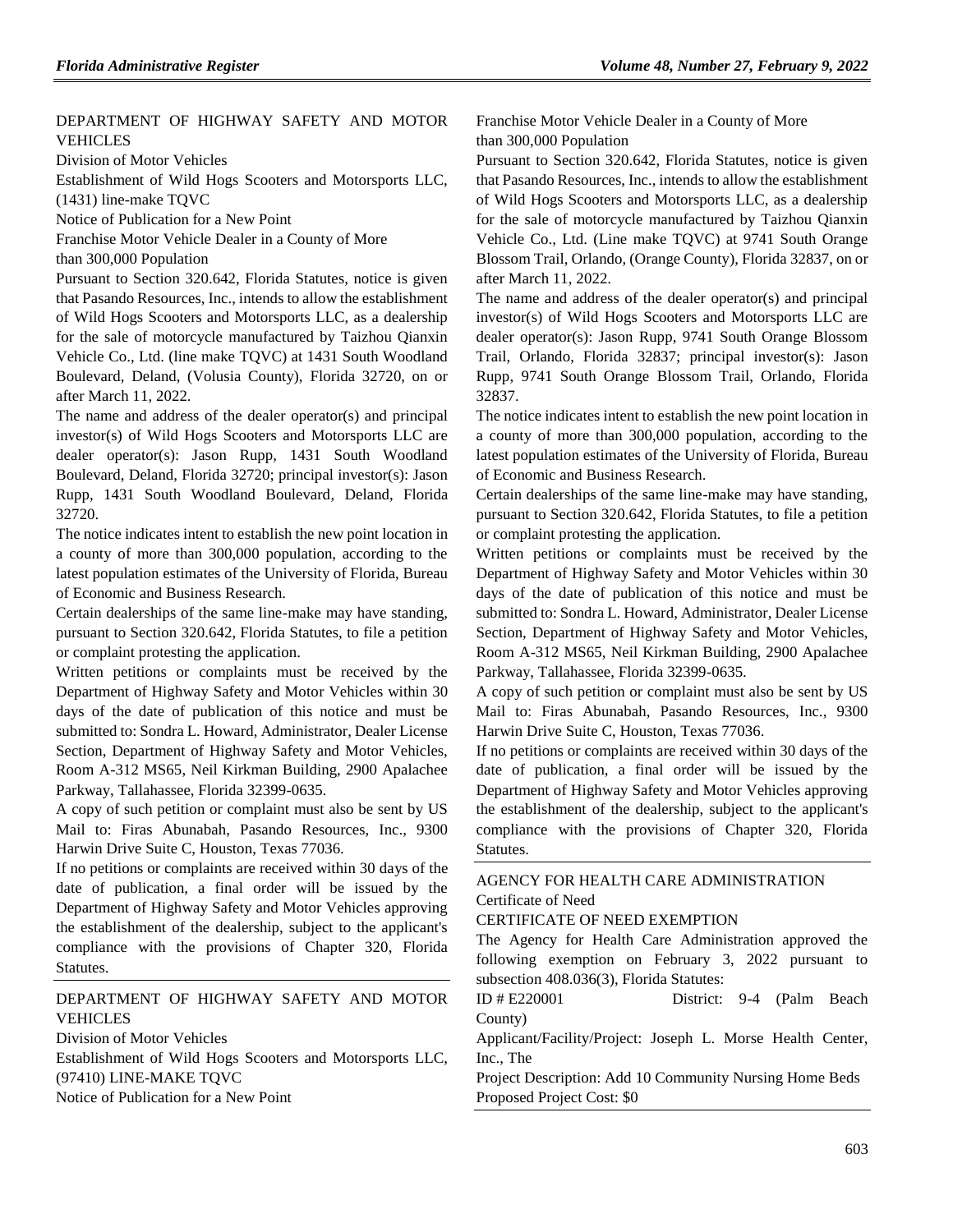## FLORIDA VIRTUAL SCHOOL FLORIDA VIRTUAL SCHOOL BOARD OF TRUSTEES NOTICE OF ADVERTISEMENT AND PUBLIC HEARING REGARDING ANTICIPATED ADOPTION OF NEW OR REVISED BOARD POLICIES PROPOSED POLICIES AND POLICY REVISIONS

|                   | Exh.Dept./Subject              | <b>Short Title</b>                              |                                            |  |
|-------------------|--------------------------------|-------------------------------------------------|--------------------------------------------|--|
| $\overline{1}$ .  | Program                        | Nondiscrimination and Access to Equal           |                                            |  |
|                   |                                | <b>Educational Opportunity</b>                  |                                            |  |
| 2.                | Program                        | Section 504/ADA Prohibition<br>Against          |                                            |  |
|                   |                                | Discrimination Based on Disability              |                                            |  |
| 3.                | Program                        | Nondiscrimination on the Basis of Sex In        |                                            |  |
|                   |                                | <b>Education Programs and Activities</b>        |                                            |  |
| 4.                | <b>Students</b>                | <b>Homeless Students</b>                        |                                            |  |
| 5.                | <b>Students</b>                | Attendance                                      |                                            |  |
| 6.                | <b>Students</b>                | Missing and Absent Children                     |                                            |  |
| 7.                | <b>Students</b>                |                                                 | <b>Immunization and Health Examination</b> |  |
| 8.                | <b>Students</b>                | <b>Student Progression</b>                      |                                            |  |
| 9.                | <b>Students</b>                | Promotion, Acceleration, Placement, and         |                                            |  |
|                   |                                | Retention                                       |                                            |  |
| 10.               | <b>Students</b>                | <b>Reporting Student Progress</b>               |                                            |  |
| $\overline{11}$ . | <b>Students</b>                | Grading                                         |                                            |  |
| 12.               | <b>Students</b>                | <b>Grade Forgiveness</b>                        |                                            |  |
| $\overline{13}$ . | <b>Students</b>                | Progress<br>through<br>Student<br>Mastery       |                                            |  |
|                   |                                | Learning                                        |                                            |  |
| 14.               | <b>Students</b>                | <b>Graduation Requirements</b>                  |                                            |  |
| $\overline{15}$ . | <b>Students</b>                | <b>Graduation Requirements for Out-of-State</b> |                                            |  |
|                   |                                | or Out-of-Country Transfer Students             |                                            |  |
| 16.               | <b>Students</b>                | <b>Credits from Other Schools</b>               |                                            |  |
| $\overline{17}$ . | <b>Students</b>                | <b>Accelerated Graduation Options</b>           |                                            |  |
| 18.               | <b>Students</b>                | <b>Student Conduct</b>                          |                                            |  |
| 19.               | <b>Students</b>                | Anti-Harassment                                 |                                            |  |
| 20.               | <b>Students</b>                | The Schools and Investigations Involving        |                                            |  |
|                   |                                | <b>Students</b>                                 |                                            |  |
| 21.               | <b>Students</b>                | Participation in Extra Curricular Activities    |                                            |  |
| $\overline{22}$ . | <b>Students</b>                | <b>Student/Parent Rights</b>                    |                                            |  |
| 23.               | <b>Students</b>                | Parents' Bill of Rights                         |                                            |  |
| 24.               | Operations                     | <b>School Safety and Security</b>               |                                            |  |
| 25.               | Operations                     | Anti-Fraud                                      |                                            |  |
| 26.               |                                | Administration Whistleblower Protection         |                                            |  |
| 27.               | HR                             | Military Leave                                  |                                            |  |
|                   |                                | PROPOSED REPEALS AND "STRIKE-THROUGHS"          |                                            |  |
|                   | Exh. Dept./Subject Short Title |                                                 | FLVS#                                      |  |
|                   |                                |                                                 |                                            |  |

| 28. | Standards | Professional Fraud Reporting | PS016            |
|-----|-----------|------------------------------|------------------|
| 29. | Students  | <b>Homeless</b>              | Student STU001   |
| .   |           | Education<br>.<br>$\sim$     | <b>TT: 1 0 1</b> |

Notice of Approval to Advertise: The Florida Virtual School Board of Trustees ("Board") has authorized and directed this Notice of Advertisement and Public Hearing regarding its anticipated consideration and adoption of new or revised Board Policies.

Purpose & Effect: It is the intention of the Board that the abovereferenced new and revised policies simplify, update, streamline and ensure alignment of FLVS operations and Board Policies and Bylaws with applicable state and federal laws, rules, and regulations.

Access to Text of the New or Revised Policy(ies): Individuals seeking access to the hardcopy/printed version of the new or revised policy(ies) herein referenced may contact Mr. Bruce Moore, FLVS Board Clerk, at 2145 Metrocenter Boulevard, Suite 100, Orlando, Florida 32835. The Board Clerk may be reached by telephone at (407)735-1191 or by email to [bmoore@flvs.net.](mailto:bmoore@flvs.net) Individuals seeking access to the electronic version of the new or revised policy(ies) may do so via the internet by visiting the Florida Virtual School website at [www.flvs.net](http://www.flvs.net/) (navigate to Board of Trustees – "Notice of Rulemaking" tabs/pages). Please be advised that the President and Chief Executive Officer ("CEO") of the Florida Virtual School is authorized to correct technical, grammatical, and spelling errors, and to rearrange and renumber sections, paragraphs, designations, and cross-references in any new, revised, and existing Board Policy and Bylaw which following consultation with the FLVS Office of General Counsel—the CEO deems reasonable and prudent to achieve and advance the purpose and effect of such policies and bylaws. Rule Making Authority: The Board is authorized to adopt, amend, and delete Board Policies pursuant to Section 1002.37 and applicable provisions of Chapter 120 of the Florida Statutes.

Laws Implemented: Section 1002.37 of the Florida Statutes and all such applicable laws expressed and/or referenced by the new or revised policy(ies) herein identified.

Person(s) Proposing/Initiating New or Revised Policy(ies): The new or revised policy(ies) herein identified were originated by and through the FLVS CEO in consultation with the FLVS Office of General Counsel and FLVS personnel with subject matter expertise pertinent to the new or revised policy.

Public Hearing: The Board intends to consider, adopt, or otherwise take formal/final action on the above-referenced new and revised policy(ies) following a public hearing on such matter(s). The public hearing will be held during the course of a regular quarterly meeting of the Board of Trustees on Tuesday, March 8, 2022, which is scheduled to begin at 9:00